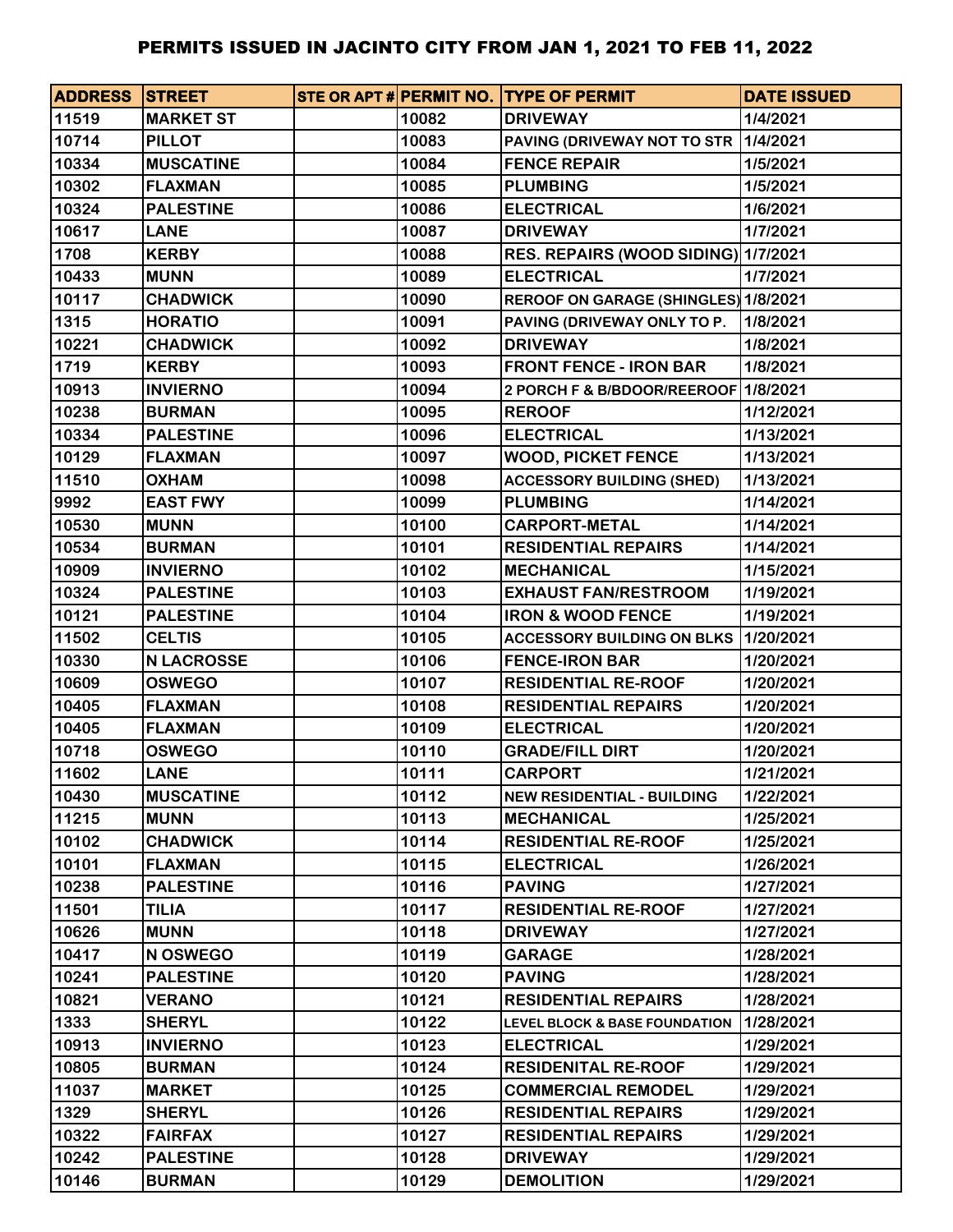| 10146 | <b>BURMAN</b>    |     | 10130 | <b>NEW RESIDENTIAL - BUILDING</b>      | 1/29/2021 |
|-------|------------------|-----|-------|----------------------------------------|-----------|
| 10434 | <b>BURMAN</b>    |     | 10131 | <b>PLUMBING</b>                        | 1/29/2021 |
| 1106  | <b>HOLLAND</b>   |     | 10132 | <b>FENCE</b>                           | 1/29/2021 |
| 10910 | <b>WIGGINS</b>   |     | 10133 | <b>MECHANICAL ADITIONS</b>             | 2/1/2021  |
| 10430 | <b>MUSCATINE</b> |     | 10134 | <b>PLUMBING</b>                        | 2/2/2021  |
| 11506 | <b>LANE</b>      |     | 10135 | <b>FENCE</b>                           | 2/3/2021  |
| 10146 | <b>FAIRFAX</b>   |     | 10136 | <b>PLUMBING</b>                        | 2/3/2021  |
| 10142 | <b>FAIRFAX</b>   |     | 10137 | <b>4FT CHAIN LINK FENCE&amp;SIDE W</b> | 2/3/2021  |
| 10225 | <b>FLAXMAN</b>   |     | 10138 | <b>PLUMBING</b>                        | 2/3/2021  |
| 1407  | <b>MERCURY</b>   |     | 10139 | <b>SIGN</b>                            | 2/3/2021  |
| 11450 | <b>EAST FWY</b>  |     | 10140 | <b>PAVING</b>                          | 2/4/2021  |
| 10434 | <b>BURMAN</b>    |     | 10141 | <b>ELECTRICAL</b>                      | 2/4/2021  |
| 10410 | <b>NORVIC</b>    |     | 10142 | <b>ELECTRICAL</b>                      | 2/5/2021  |
| 10322 | <b>WIGGINS</b>   |     | 10143 | <b>REPLACE WINDOWS</b>                 | 2/8/2021  |
| 1402  | <b>HOLLAND</b>   |     | 10144 | <b>FIRE SUPPRESSION SYSTEM</b>         | 2/8/2021  |
| 1109  | <b>MERCURY</b>   |     | 10145 | <b>COMMERCIAL DRIVEWAY</b>             | 2/8/2021  |
| 1002  | <b>MERCURY</b>   |     | 10146 | <b>COMMERCIAL BLDG.</b>                | 2/8/2021  |
| 10713 | <b>CHADWICK</b>  |     | 10147 | <b>PLUMBING</b>                        | 2/9/2021  |
| 10525 | <b>BURMAN</b>    |     | 10148 | NEW RESIDENTIAL - BUILDING 2/9/2021    |           |
| 10414 | <b>BURMAN</b>    |     | 10149 | <b>FENCE</b>                           | 2/9/2021  |
| 931   | <b>MERCURY</b>   |     | 10150 | <b>STUCCO SIDING</b>                   | 2/9/2021  |
| 1710  | <b>BELIN</b>     |     | 10151 | <b>DRIVEWAY</b>                        | 2/10/2021 |
| 11102 | <b>EAST FWY</b>  | B   | 10152 | <b>ELECTRICAL</b>                      | 2/11/2021 |
| 10925 | <b>MUSCATINE</b> |     | 10153 | SOLAR PANEL INSTALLATION 2/11/2021     |           |
| 10925 | <b>MUSCATINE</b> |     | 10154 | <b>ELECTRICAL</b>                      | 2/11/2021 |
| 10110 | <b>NORVIC</b>    |     | 10155 | <b>RESIDENTIAL RE-ROOF</b>             | 2/11/2021 |
| 1406  | <b>HORATIO</b>   | 1/2 | 10156 | <b>ELECTRICAL</b>                      | 2/12/2021 |
| 10709 | <b>NORVIC</b>    |     | 10157 | <b>CARPORT</b>                         | 2/12/2021 |
| 10237 | <b>MARKET</b>    |     | 10158 | <b>FIRE SPRINKLER SYSTEM</b>           | 2/12/2021 |
| 1626  | <b>JENNIFER</b>  |     | 10159 | <b>CARPORT</b>                         | 2/12/2021 |
| 10634 | <b>CHADWICK</b>  |     | 10160 | STORAGE BLDG, PORCH CARPORT            | 2/19/2021 |
| 10620 | <b>OSWEGO</b>    |     | 10161 | <b>PLUMBING</b>                        | 2/19/2021 |
| 10341 | <b>SOSWEGO</b>   |     | 10162 | <b>PLUMBING</b>                        | 2/22/2021 |
| 10603 | <b>LACROSSE</b>  |     | 10163 | <b>PLUMBING</b>                        | 2/22/2021 |
| 10826 | <b>MUSCATINE</b> |     | 10164 | <b>FENCE-WOOD</b>                      | 2/22/2021 |
| 11022 | <b>INVIERNO</b>  |     | 10165 | <b>PAVING</b>                          | 2/22/2021 |
| 10918 | <b>PALESTINE</b> |     | 10166 | <b>PAVING</b>                          | 2/24/2021 |
| 10809 | <b>VERANO</b>    |     | 10167 | <b>ELECTRICAL</b>                      | 2/24/2021 |
| 10149 | <b>NORVIC</b>    |     | 10168 | <b>PLUMBING</b>                        | 2/24/2021 |
| 10121 | <b>FLAXMAN</b>   |     | 10169 | <b>PLUMBING</b>                        | 2/25/2021 |
| 10822 | <b>BURMAN</b>    |     | 10170 | <b>PLUMBING</b>                        | 2/25/2021 |
| 10422 | <b>SOSWEGO</b>   |     | 10171 | <b>RESIDENTIAL REPAIR</b>              | 2/25/2021 |
| 1713  | <b>CHAZEN</b>    |     | 10172 | <b>RESIDENTIAL RE-ROOF</b>             | 3/1/2021  |
| 10341 | <b>LANE</b>      |     | 10173 | <b>ELECTRICAL</b>                      | 3/1/2021  |
| 10433 | <b>CHADWICK</b>  |     | 10174 | <b>RESIDENTIAL RE-ROOF</b>             | 3/1/2021  |
| 10934 | <b>LANE</b>      |     | 10175 | <b>RESIDENTIAL REPAIR</b>              | 3/1/2021  |
| 10825 | <b>INVIERNO</b>  |     | 10176 | <b>ELECTRICAL</b>                      | 3/2/2021  |
| 10134 | <b>PALESTINE</b> |     | 10177 | <b>RESIDENTIAL REPAIR</b>              | 3/2/2021  |
| 10110 | <b>PILLOT</b>    |     | 10178 | <b>DRIVEWAY</b>                        | 3/2/2021  |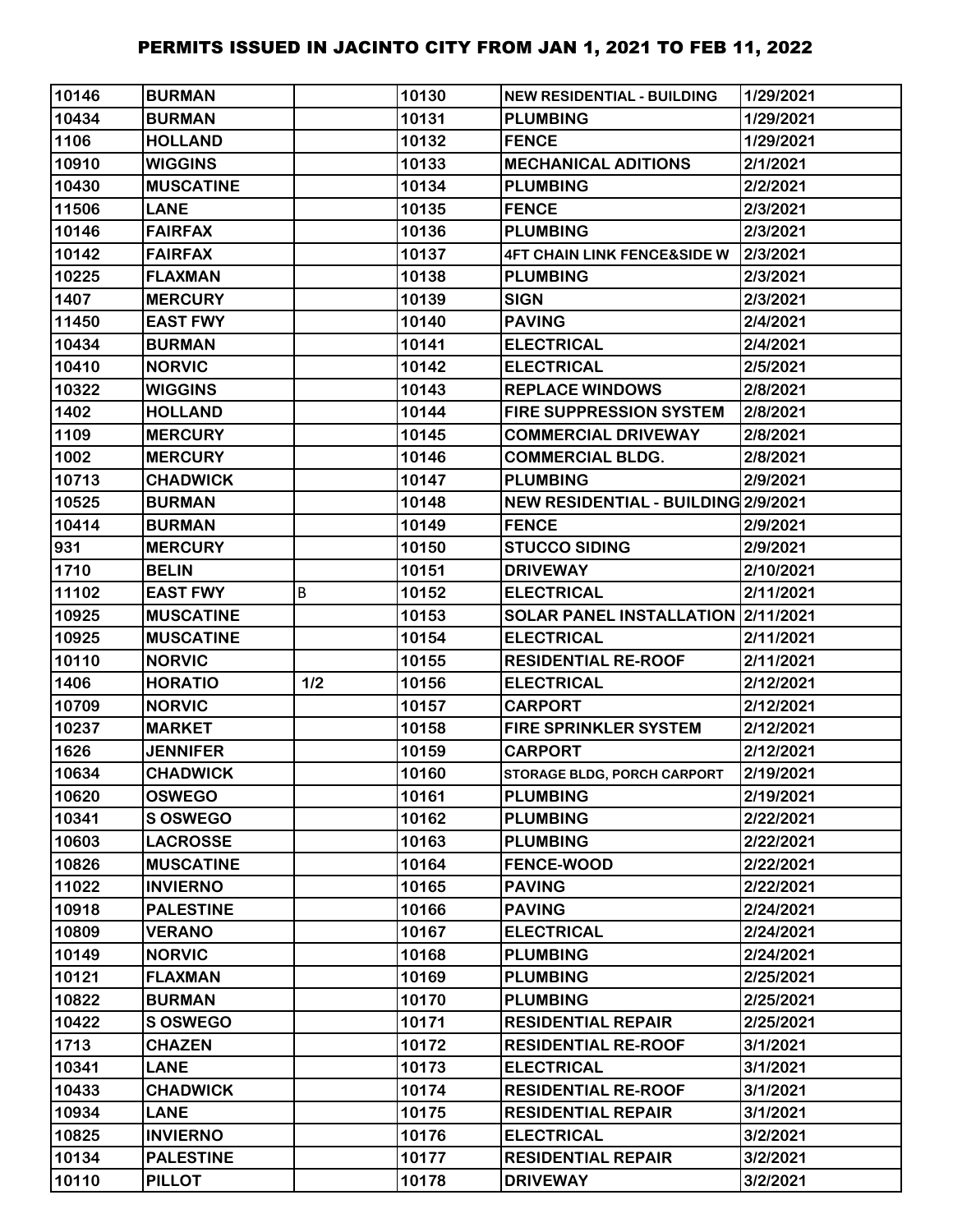| 10341 | S OSWEGO          | 10179 | <b>PLUMBING</b>                       | 3/2/2021  |
|-------|-------------------|-------|---------------------------------------|-----------|
| 10822 | <b>BURMAN</b>     | 10180 | <b>HOUSE DEMOLITION</b>               | 3/2/2021  |
| 1109  | <b>SIESTA</b>     | 10181 | <b>ELECTRICAL</b>                     | 3/3/2021  |
| 1114  | <b>DACUS</b>      | 10182 | <b>PORCH &amp; RES. REPAIRS</b>       | 3/3/2021  |
| 10146 | <b>BURMAN</b>     | 10183 | <b>WATER &amp; SEWER DISCONNECT</b>   | 3/4/2021  |
| 11602 | <b>LANE</b>       | 10184 | DRIVEWAY AND PAVING                   | 3/4/2021  |
| 10222 | <b>FAIRFAX</b>    | 10186 | <b>PLUMBING</b>                       | 3/4/2021  |
| 11450 | <b>EAST FWY</b>   | 10187 | <b>ELECTRICAL</b>                     | 3/5/2021  |
| 1705  | <b>SERPENTINE</b> | 10188 | <b>FENCE</b>                          | 3/5/2021  |
| 931   | <b>MERCURY</b>    | 10189 | <b>DRIVEWAY</b>                       | 3/5/2021  |
| 10313 | <b>CHADWICK</b>   | 10190 | <b>DRIVEWAY</b>                       | 3/5/2021  |
| 10922 | <b>LACROSSE</b>   | 10191 | <b>DRIVEWAY</b>                       | 3/5/2021  |
| 11605 | <b>LANE</b>       | 10192 | <b>FENCE</b>                          | 3/5/2021  |
| 10925 | <b>MUSCATINE</b>  | 10193 | <b>ELECTRICAL</b>                     | 3/8/2021  |
| 10209 | <b>CHADWICK</b>   | 10194 | <b>PAVING</b>                         | 3/8/2021  |
| 10346 | <b>MUNN</b>       | 10195 | <b>METAL CARPORT</b>                  | 3/8/2021  |
| 10614 | <b>MUSCATINE</b>  | 10196 | <b>DRIVEWAY</b>                       | 3/8/2021  |
| 10913 | <b>OSWEGO</b>     | 10197 | <b>PLUMBING</b>                       | 3/8/2021  |
| 11505 | <b>OGLESBY</b>    | 10198 | <b>RESIDENTIAL ADD.</b>               | 3/10/2021 |
| 9990  | <b>EAST FWY</b>   | 10199 | <b>PLUMBING FIRE LI</b>               | 3/10/2021 |
| 9990  | <b>EAST FWY</b>   | 10200 | <b>PLUMBING</b>                       | 3/10/2021 |
| 10346 | <b>CHADWICK</b>   | 10201 | <b>FENCE</b>                          | 3/10/2021 |
| 10102 | <b>BURMAN</b>     | 10202 | <b>PLUMBING</b>                       | 3/11/2021 |
| 10134 | <b>BURMAN</b>     | 10203 | <b>DRIVEWAY</b>                       | 3/11/2021 |
| 1506  | <b>CHESTON</b>    | 10204 | <b>NEW RESIDENTIAL</b>                | 3/11/2021 |
| 10906 | <b>FLAXMAN</b>    | 10205 | <b>REPLACE SIDING &amp;</b>           | 3/12/2021 |
| 10620 | <b>OSWEGO</b>     | 10206 | <b>RES. REP.-DAMAGE</b>               | 3/12/2021 |
| 11519 | <b>MARKET ST</b>  | 10207 | <b>6' FENCE</b>                       | 3/12/2021 |
| 10614 | <b>MUSCATINE</b>  | 10208 | DRIVEWAY AND SIDEWALK                 | 3/12/2021 |
| 10137 | <b>CHADWICK</b>   | 10209 | <b>PAVING</b>                         | 3/12/2021 |
| 10410 | <b>N LACROSSE</b> | 10210 | <b>RESIDENTIAL REPAIRS-SIDING</b>     | 3/15/2021 |
| 10245 | <b>FLAXMAN</b>    | 10211 | ACCESSORY BUILDING-SHED ON 3/15/2021  |           |
| 10910 | <b>FLAXMAN</b>    | 10212 | REPLACE SIDING AND WINDOWS 3/16/2021  |           |
| 10417 | S OSWEGO          | 10213 | <b>CARPORT</b>                        | 3/16/2021 |
| 10626 | <b>CHADWICK</b>   | 10214 | <b>RESIDENTIAL REPAIRS</b>            | 3/16/2021 |
| 931   | <b>MERCURY</b>    | 10215 | <b>COMMERCIAL DRIVEWAY ON DACU</b>    | 3/16/2021 |
| 10620 | <b>OSWEGO</b>     | 10216 | <b>PLUMBING</b>                       | 3/16/2021 |
| 10925 | <b>WIGGINS</b>    | 10217 | <b>PLUMBING</b>                       | 3/17/2021 |
| 10338 | <b>MUNN</b>       | 10218 | <b>DRIVEWAY</b>                       | 3/17/2021 |
| 10602 | <b>FAIRFAX</b>    | 10219 | <b>RESD REPAIRS-SIDING&amp; WINDO</b> | 3/17/2021 |
| 10413 | <b>CHADWICK</b>   | 10220 | <b>REROOF OF GARAGE</b>               | 3/18/2021 |
| 11519 | <b>MARKET ST</b>  | 10221 | <b>MECHANICAL</b>                     | 3/19/2021 |
| 10118 | <b>CHADWICK</b>   | 10222 | <b>FENCE</b>                          | 3/19/2021 |
| 10426 | <b>PALESTINE</b>  | 10223 | <b>RESIDENTIAL REPAIRS</b>            | 3/19/2021 |
| 1533  | <b>JENNIFER</b>   | 10224 | <b>RESIDENTIAL REPAIRS</b>            | 3/19/2021 |
| 1618  | <b>JENNIFER</b>   | 10225 | <b>RESIDENTIAL REPAIRS</b>            | 3/22/2021 |
| 10341 | S OSWEGO          | 10226 | <b>ELECTRICAL</b>                     | 3/22/2021 |
| 1521  | <b>SERPENTINE</b> | 10227 | <b>PLUMBING</b>                       | 3/22/2021 |
| 11510 | <b>OXHAM</b>      | 10228 | <b>ELECTRICAL</b>                     | 3/22/2021 |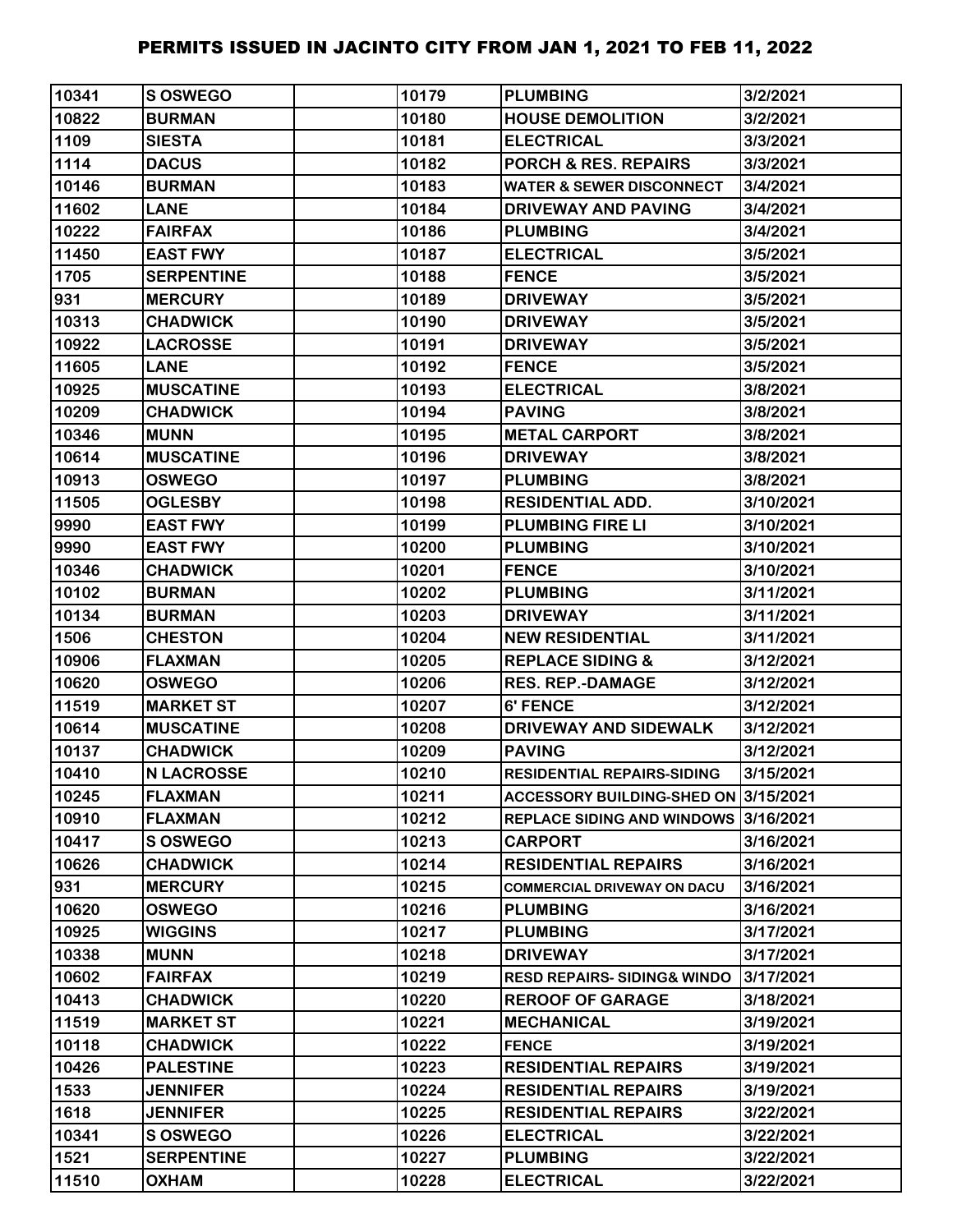| 10509 | <b>LANE</b>      | 10229 | <b>FENCE-METAL</b>                        | 3/23/2021 |
|-------|------------------|-------|-------------------------------------------|-----------|
| 11026 | <b>MUSCATINE</b> | 10230 | <b>RESIDENTIAL REPAIRS</b>                | 3/23/2021 |
| 10626 | <b>GARBER</b>    | 10231 | <b>DRIVEWAY</b>                           | 3/24/2021 |
| 10934 | <b>OSWEGO</b>    | 10232 | <b>PAVING</b>                             | 3/24/2021 |
| 1613  | <b>CASPERSON</b> | 10233 | <b>RESIDENTIAL REPAIRS-WINDOWS</b>        | 3/25/2021 |
| 10121 | <b>CHADWICK</b>  | 10234 | <b>RESIDENTIAL REPAIRS-WINDOWS</b>        | 3/25/2021 |
| 10229 | <b>NORVIC</b>    | 10235 | <b>PLUMBING</b>                           | 3/25/2021 |
| 10205 | <b>CHADWICK</b>  | 10236 | <b>ELECTRICAL</b>                         | 3/26/2021 |
| 10146 | <b>BURMAN</b>    | 10237 | <b>PLUMBING</b>                           | 3/29/2021 |
| 11026 | <b>LACROSSE</b>  | 10238 | <b>RESIDENTIAL RE-ROOF</b>                | 3/29/2021 |
| 11602 | <b>OXHAM</b>     | 10239 | <b>PAVING</b>                             | 3/29/2021 |
| 1709  | <b>CASPERSON</b> | 10240 | <b>ACCESSORY BUILDING-SHED</b>            | 3/30/2021 |
| 1709  | <b>CASPERSON</b> | 10241 | <b>MECHANICAL</b>                         | 3/30/2021 |
| 11505 | <b>OXHAM</b>     | 10242 | <b>CARPORT</b>                            | 3/30/2021 |
| 10122 | <b>PALESTINE</b> | 10243 | <b>RESIDENTIAL RE-ROOF</b>                | 3/30/2021 |
| 1109  | <b>MERCURY</b>   | 10244 | <b>FENCE</b>                              | 3/30/2021 |
| 10238 | <b>NORVIC</b>    | 10245 | <b>REPLACE SIDING</b>                     | 3/31/2021 |
| 10706 | <b>LANE</b>      | 10246 | <b>DRIVEWAY</b>                           | 4/1/2021  |
| 10617 | <b>MUSCATINE</b> | 10247 | <b>BLOCK AND BASE LEVEL</b>               | 4/1/2021  |
| 1713  | <b>CASPERSON</b> | 10248 | <b>DRIVEWAY</b>                           | 4/1/2021  |
| 10310 | <b>WIGGINS</b>   | 10249 | <b>PAVING</b>                             | 4/1/2021  |
| 11519 | <b>MARKET ST</b> | 10250 | <b>PLUMBING</b>                           | 4/5/2021  |
| 11001 | <b>MUSCATINE</b> | 10251 | <b>ELECTRICAL</b>                         | 4/5/2021  |
| 11005 | <b>MUSCATINE</b> | 10252 | <b>ELECTRICAL</b>                         | 4/5/2021  |
| 1610  | <b>CASPERSON</b> | 10253 | <b>DRIVEWAY</b>                           | 4/5/2021  |
| 10602 | <b>WIGGINS</b>   | 10254 | <b>FENCE AND REPLACE SIDING 14/6/2021</b> |           |
| 1702  | <b>CHESTON</b>   | 10255 | <b>REROOF</b>                             | 4/6/2021  |
| 10505 | <b>CHADWICK</b>  | 10256 | <b>DRIVEWAY</b>                           | 4/6/2021  |
| 10314 | <b>EAST FWY</b>  | 10257 | <b>ELECTRICAL</b>                         | 4/6/2021  |
| 11510 | <b>FLAXMAN</b>   | 10258 | <b>PLUMBING</b>                           | 4/6/2021  |
| 10802 | <b>MUSCATINE</b> | 10259 | <b>DRIVEWAY</b>                           | 4/7/2021  |
| 10241 | <b>PALESTINE</b> | 10260 | <b>RESIDENTIAL REPAIRS</b>                | 4/7/2021  |
| 10121 | <b>CHADWICK</b>  | 10261 | <b>RES-REMODEL</b>                        | 4/8/2021  |
| 1626  | <b>JENNIFER</b>  | 10263 | <b>ELECTRICAL</b>                         | 4/8/2021  |
| 10521 | <b>NORVIC</b>    | 10264 | <b>FOUNDATION LEVEL</b>                   | 4/9/2021  |
| 10117 | <b>RUMAR</b>     | 10265 | <b>ACCESSORY BLDG</b>                     | 4/9/2021  |
| 10930 | <b>BURMAN</b>    | 10266 | <b>FENCE</b>                              | 4/9/2021  |
| 10510 | <b>WIGGINS</b>   | 10267 | <b>RESIDENTIAL REPAIRS</b>                | 4/9/2021  |
| 10425 | <b>WIGGINS</b>   | 10268 | <b>FENCE</b>                              | 4/9/2021  |
| 1709  | <b>CASPERSON</b> | 10269 | <b>ELECTRICAL</b>                         | 4/12/2021 |
| 10606 | <b>WIGGINS</b>   | 10270 | <b>DRIVEWAY</b>                           | 4/12/2021 |
| 1702  | <b>JENNIFER</b>  | 10271 | <b>PLUMBING</b>                           | 4/12/2021 |
| 10405 | <b>MUSCATINE</b> | 10272 | <b>WOOD FENCE</b>                         | 4/12/2021 |
| 10629 | <b>FLAXMAN</b>   | 10273 | <b>SHED REPAIRS</b>                       | 4/12/2021 |
| 10205 | <b>PILLOT</b>    | 10274 | <b>CHAINLINK &amp; WOOD FENCE</b>         | 4/12/2021 |
| 10138 | <b>PILLOT</b>    | 10275 | <b>DRIVEWAY</b>                           | 4/13/2021 |
| 10425 | <b>BURMAN</b>    | 10276 | <b>DRIVEWAY</b>                           | 4/13/2021 |
| 1606  | <b>JENNIFER</b>  | 10277 | <b>REROOF</b>                             | 4/13/2021 |
| 10511 | <b>LACROSSE</b>  | 10278 | <b>COMM. REMODEL</b>                      | 4/14/2021 |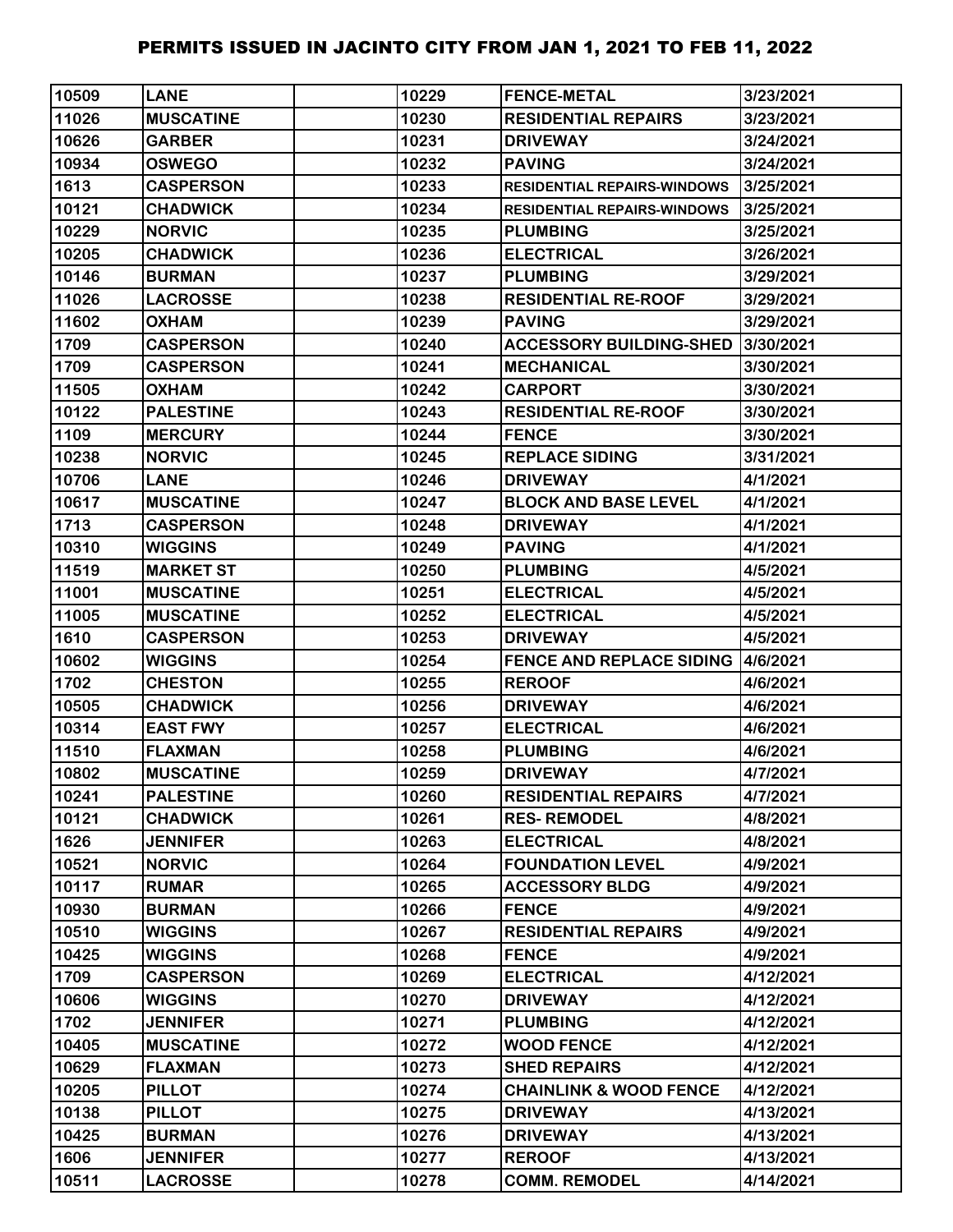| 10511 | <b>LACROSSE</b>  | TB1685-33/3410279 |       | <b>COMM. REMODEL</b>                | 4/14/2021 |
|-------|------------------|-------------------|-------|-------------------------------------|-----------|
| 10511 | <b>LACROSSE</b>  | TB1685-33/3410280 |       | <b>COMM. REMODEL</b>                | 4/14/2021 |
| 10511 | <b>LACROSSE</b>  | TB272-31/32 10281 |       | <b>COMM. REMODEL</b>                | 4/14/2021 |
| 10511 | <b>LACROSSE</b>  | TB272-31/32 10282 |       | <b>COMM. REMODEL</b>                | 4/14/2021 |
| 10511 | <b>LACROSSE</b>  | TB243-29/30 10283 |       | <b>COMM. REMODEL</b>                | 4/14/2021 |
| 10511 | <b>LACROSSE</b>  | TB243-29/30 10284 |       | <b>COMM. REMODEL</b>                | 4/14/2021 |
| 10511 | <b>LACROSSE</b>  |                   | 10285 | <b>COMM. REMODEL</b>                | 4/14/2021 |
| 10511 | <b>LACROSSE</b>  | 27/28             | 10286 | <b>COMM. REMODEL</b>                | 4/14/2021 |
| 10511 | <b>LACROSSE</b>  | TB900-26          | 10287 | <b>COMM. REMODEL</b>                | 4/14/2021 |
| 10511 | <b>LACROSSE</b>  | TB900-26          | 10288 | <b>COMM. REMODEL</b>                | 4/14/2021 |
| 10511 | <b>LACROSSE</b>  | TB2457-39/4010289 |       | <b>COMM. REMODEL</b>                | 4/14/2021 |
| 10918 | <b>VERANO</b>    |                   | 10290 | <b>REROOF</b>                       | 4/15/2021 |
| 10905 | <b>VERANO</b>    |                   | 10291 | <b>METAL CARPORT</b>                | 4/15/2021 |
| 11515 | <b>MARKET</b>    |                   | 10292 | <b>MECHANICAL</b>                   | 4/15/2021 |
| 1610  | <b>BURMAN</b>    |                   | 10293 | <b>RES.REPAIRS</b>                  | 4/15/2021 |
| 1317  | <b>BELIN</b>     |                   | 10294 | <b>INGROUND POOL</b>                | 4/16/2021 |
| 10201 | <b>FLAXMAN</b>   |                   | 10295 | <b>WOOD-FENCE</b>                   | 4/16/2021 |
| 10714 | <b>PILLOT</b>    |                   | 10296 | <b>WOOD FENCE</b>                   | 4/16/2021 |
| 10118 | <b>WIGGINS</b>   |                   | 10297 | <b>RES.REPAIRS</b>                  | 4/19/2021 |
| 10213 | <b>NORVIC</b>    |                   | 10298 | <b>PLUMBING</b>                     | 4/19/2021 |
| 1335  | <b>HORATIO</b>   |                   | 10299 | <b>DEMO.SHED</b>                    | 4/19/2021 |
| 1734  | <b>BELIN</b>     |                   | 10300 | <b>DRIVEWAY</b>                     | 4/20/2021 |
| 1717  | <b>JENNIFER</b>  |                   | 10302 | PATIO, ROOF DECK STRUCTUI 4/20/2021 |           |
| 1506  | <b>CHESTON</b>   |                   | 10303 | <b>PLUMBING</b>                     | 4/21/2021 |
| 10146 | <b>BURMAN</b>    |                   | 10304 | <b>MECHANICAL</b>                   | 4/21/2021 |
| 10202 | <b>PALESTINE</b> |                   | 10305 | <b>FENCE</b>                        | 4/21/2021 |
| 10330 | <b>MUNN</b>      |                   | 10306 | <b>RESIDENTIAL RE-ROOF</b>          | 4/21/2021 |
| 10409 | <b>BURMAN</b>    |                   | 10307 | <b>PLUMBING</b>                     | 4/22/2021 |
| 11502 | <b>CELTIS</b>    |                   | 10308 | <b>DRIVEWAY</b>                     | 4/23/2021 |
| 1526  | <b>BELIN</b>     |                   | 10309 | <b>DRIVEWAY</b>                     | 4/23/2021 |
| 10146 | <b>BURMAN</b>    |                   | 10310 | <b>ELECTRICAL</b>                   | 4/23/2021 |
| 1702  | <b>JENNIFER</b>  |                   | 10311 | <b>MECHANICAL</b>                   | 4/23/2021 |
| 10441 | N OSWEGO         |                   | 10312 | <b>REPLACE SIDING &amp; TRIM</b>    | 4/23/2021 |
| 11020 | <b>BURMAN</b>    |                   | 10313 | <b>PLUMBING</b>                     | 4/27/2021 |
| 10122 | <b>BURMAN</b>    |                   | 10315 | <b>RESIDENTIAL RE-ROOF</b>          | 4/27/2021 |
| 921   | <b>AKRON</b>     |                   | 10316 | <b>RIGHT OF WAY</b>                 | 4/27/2021 |
| 11519 | <b>MARKET ST</b> |                   | 10317 | <b>RIGHT OF WAY</b>                 | 4/27/2021 |
| 10401 | <b>MUNN</b>      |                   | 10318 | <b>RESIDENTIAL RE-ROOF</b>          | 4/27/2021 |
| 11519 | <b>MARKET ST</b> |                   | 10319 | <b>PLUMBING</b>                     | 4/29/2021 |
| 10409 | <b>BURMAN</b>    |                   | 10320 | <b>DEMOLITION</b>                   | 4/29/2021 |
| 931   | <b>MERCURY</b>   |                   | 10321 | <b>COMMERCIAL REMODEL</b>           | 5/3/2021  |
| 11602 | <b>SEAGRAM</b>   |                   | 10322 | RES.REP.(ROOF & B.PORCH FF 5/3/2021 |           |
| 11505 | <b>OXHAM</b>     |                   | 10323 | <b>DRIVEWAY, PAVING &amp; GATE</b>  | 5/3/2021  |
| 10237 | <b>MARKET</b>    |                   | 10324 | <b>PLUMBING</b>                     | 5/4/2021  |
| 1625  | <b>JENNIFER</b>  |                   | 10325 | <b>PLUMBING</b>                     | 5/4/2021  |
| 1506  | <b>CHESTON</b>   |                   | 10326 | <b>MECHANICAL</b>                   | 5/4/2021  |
| 10529 | <b>LACROSSE</b>  |                   | 10327 | <b>ELECTRICAL</b>                   | 5/4/2021  |
| 1434  | <b>HORATIO</b>   |                   | 10328 | <b>PLUMBING</b>                     | 5/4/2021  |
| 10425 | <b>CHADWICK</b>  |                   | 10329 | <b>DRIVEWAY</b>                     | 5/4/2021  |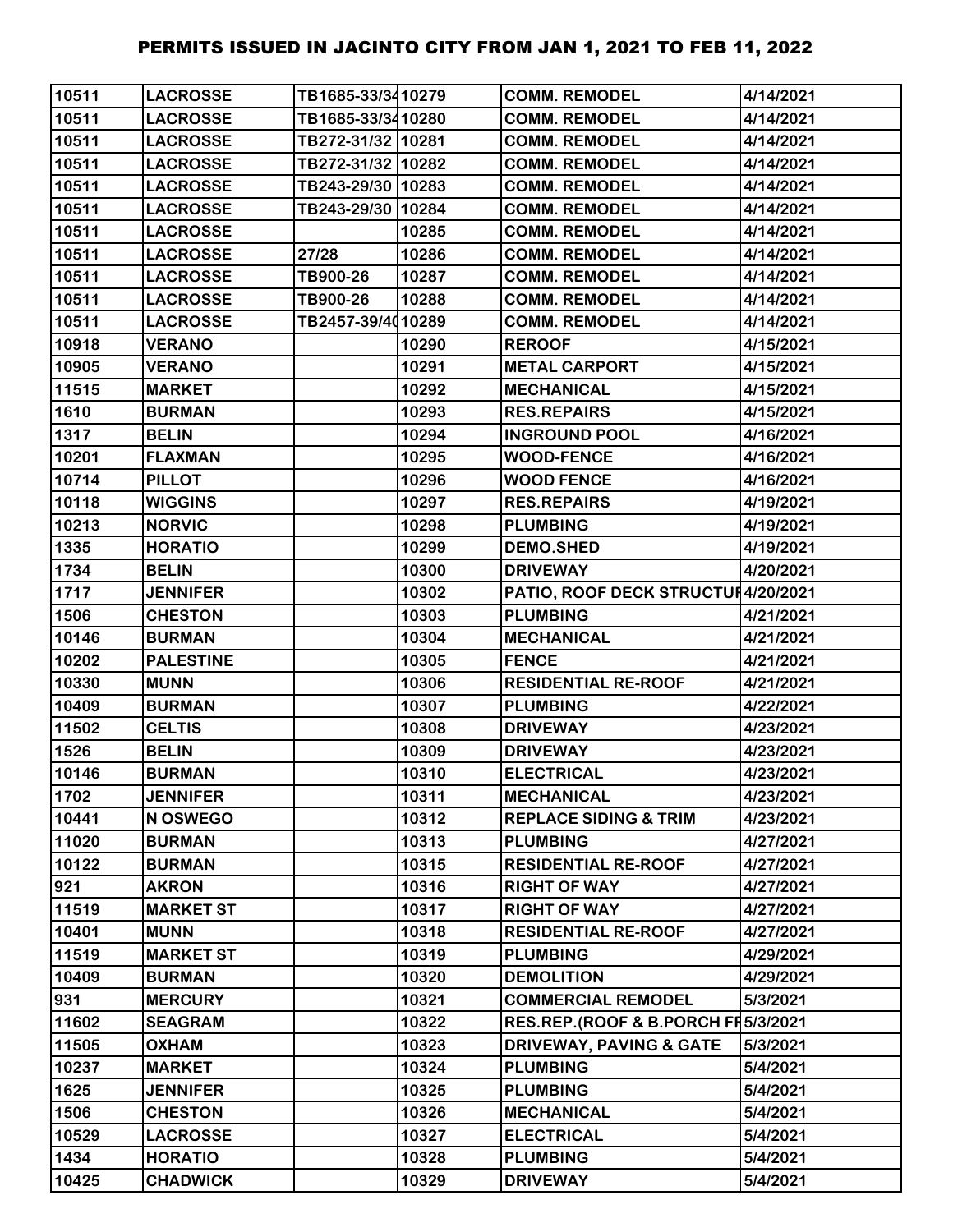| 10606           | <b>WIGGINS</b>    | 10330 | <b>FENCE</b>                             | 5/4/2021  |
|-----------------|-------------------|-------|------------------------------------------|-----------|
| 10938           | <b>LACROSSE</b>   | 10331 | <b>RESIDENTIAL - REMODEL</b>             | 5/5/2021  |
| 10638           | <b>FAIRFAX</b>    | 10332 | <b>FENCE-WOOD</b>                        | 5/5/2021  |
| 10702           | <b>NORVIC</b>     | 10333 | <b>REROOF</b>                            | 5/6/2021  |
| 10201           | <b>PALESTINE</b>  | 10334 | <b>RESIDENTIAL REPAIRS</b>               | 5/6/2021  |
| 10706           | <b>FLAXMAN</b>    | 10335 | <b>PAVING</b>                            | 5/6/2021  |
| 11030           | <b>VERANO</b>     | 10336 | <b>RESIDENTIAL RE-ROOF</b>               | 5/6/2021  |
| 10505           | <b>PALESTINE</b>  | 10337 | <b>FENCE &amp; GATE</b>                  | 5/6/2021  |
| 10319           | <b>PALESTINE</b>  | 10338 | COM REMODEL-REROOF & PAINT 5/7/2021      |           |
| 1426            | <b>HORATIO</b>    | 10339 | <b>DEMOLITION-SHED</b>                   | 5/7/2021  |
| 10534           | <b>PALESTINE</b>  | 10340 | <b>FENCE-GATE</b>                        | 5/7/2021  |
| 10610           | <b>BURMAN</b>     | 10341 | RES. ADDITION(BEDROOM-ON SL 5/11/2021    |           |
| 1506            | <b>CHESTON</b>    | 10342 | <b>ELECTRICAL</b>                        | 5/11/2021 |
| 11505           | <b>OGLESBY</b>    | 10343 | <b>ELECTRICAL</b>                        | 5/11/2021 |
| 10714           | <b>GARBER LN</b>  | 10344 | <b>NEW WINDOWS</b>                       | 5/12/2021 |
| 10102           | <b>FAIRFAX</b>    | 10345 | <b>ACCESSORY BUILDING</b>                | 5/12/2021 |
| 10434           | <b>PILLOT</b>     | 10346 | <b>ELECTRICAL</b>                        | 5/13/2021 |
| 10918           | <b>FLAXMAN</b>    | 10347 | <b>4FT TALL PICKET FENCE</b>             | 5/13/2021 |
| 10345           | <b>N LACROSSE</b> | 10348 | <b>RESIDENTIAL RE-ROOF</b>               | 5/13/2021 |
| 10237           | <b>MARKET</b>     | 10349 | <b>MECHANICAL</b>                        | 5/14/2021 |
| 1702            | <b>JENNIFER</b>   | 10350 | <b>DRIVEWAY</b>                          | 5/14/2021 |
| 11518           | <b>CELTIS</b>     | 10351 | <b>PLUMBING</b>                          | 5/14/2021 |
| 10209           | <b>RUMAR</b>      | 10352 | <b>GAZEBO</b>                            | 5/14/2021 |
| 11009           | <b>WIGGINS</b>    | 10353 | <b>PLUMBING</b>                          | 5/17/2021 |
| 10433           | <b>LANE</b>       | 10354 | <b>LEVEL BLOCK &amp; BASE FOUNDATION</b> | 5/17/2021 |
| 10501           | <b>WIGGINS</b>    | 10355 | <b>RESIDENTIAL RE-ROOF</b>               | 5/17/2021 |
| 10824           | <b>INVIERNO</b>   | 10356 | <b>LEVEL BLK &amp; BASE AND ADDITION</b> | 5/17/2021 |
| 10510           | <b>CHADWICK</b>   | 10357 | <b>DRIVEWAY</b>                          | 5/18/2021 |
| 10345           | <b>LANE</b>       | 10358 | <b>RESIDENTIAL ADDITION</b>              | 5/18/2021 |
| 10533           | <b>BURMAN</b>     | 10359 | <b>FENCE &amp; RESIDENTIAL REPAIRS</b>   | 5/18/2021 |
| 11013           | <b>VERANO</b>     | 10360 | LEVEL BLK & BASE AND RE-ROOF             | 5/18/2021 |
| 10909           | <b>OSWEGO</b>     | 10361 | <b>RESIDENTIAL REPAIRS</b>               | 5/18/2021 |
| 1705            | <b>SERPENTINE</b> | 10362 | <b>GENERATOR</b>                         | 5/19/2021 |
| 1705            | <b>SERPENTINE</b> | 10363 | <b>ELECTRICAL</b>                        | 5/19/2021 |
| 1705            | <b>SERPENTINE</b> | 10364 | <b>PLUMBING</b>                          | 5/19/2021 |
| 10225           | <b>MUNN</b>       | 10365 | <b>WOOD FENCE</b>                        | 5/20/2021 |
| 10517           | <b>CHADWICK</b>   | 10366 | <b>RESIDENTIAL RE-ROOF</b>               | 5/19/2021 |
| 1317            | <b>BELIN</b>      | 10367 | <b>PLUMBING</b>                          | 5/20/2021 |
| 11513           | <b>SEAGRAM</b>    | 10368 | <b>ACCESORY BUILDING</b>                 | 5/21/2021 |
| 10337           | <b>PILLOT</b>     | 10369 | <b>PAVING</b>                            | 5/21/2021 |
| 1627            | <b>CHAZEN</b>     | 10370 | <b>RESIDENTIAL RE-ROOF</b>               | 5/21/2021 |
| 10510           | <b>FLAXMAN</b>    | 10371 | <b>FENCE</b>                             | 5/21/2021 |
| 10909           | <b>INVIERNO</b>   | 10372 | <b>RESIDENTIAL RE-ROOF</b>               | 6/4/2021  |
| 10727           | <b>MUNN</b>       | 10373 | <b>DRIVEWAY</b>                          | 5/25/2021 |
| 10402           | <b>FLAXMAN</b>    | 10374 | <b>RES.REP (WINDOWS)</b>                 | 5/26/2021 |
| SC <sub>2</sub> | <b>BURMAN</b>     | 10375 | <b>ELECTRICAL</b>                        | 5/26/2021 |
| 10117           | <b>LANE</b>       | 10376 | <b>RES.REM.(SOLAR PANELS)</b>            | 5/26/2021 |
| 10117           | <b>LANE</b>       | 10377 | <b>ELECTRICAL</b>                        | 5/26/2021 |
| 10425           | <b>PILLOT</b>     | 10378 | <b>REROOF</b>                            | 5/26/2021 |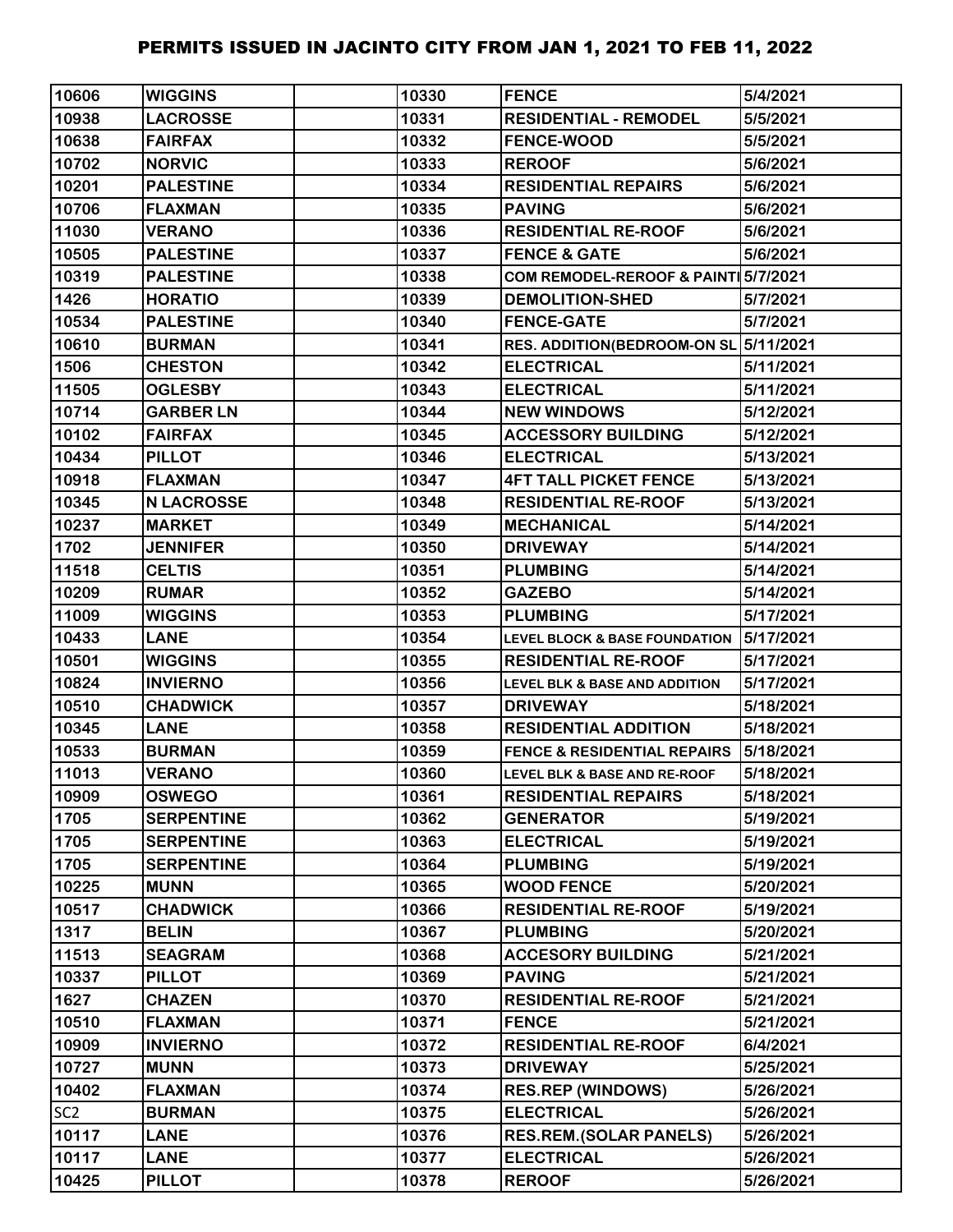| 10346 | <b>MUNN</b>       |     | 10379 | <b>REROOF</b>                     | 5/26/2021 |
|-------|-------------------|-----|-------|-----------------------------------|-----------|
| 1022  | <b>AKRON</b>      |     | 10380 | <b>REROOF</b>                     | 5/26/2021 |
| 10922 | <b>LACROSSE</b>   |     | 10381 | <b>DRIVEWAY</b>                   | 5/27/2021 |
| 10713 | <b>FAIRFAX</b>    |     | 10382 | <b>ELECTRICAL</b>                 | 5/28/2021 |
| 1406  | <b>BELIN</b>      |     | 10383 | <b>GENERATOR</b>                  | 5/28/2021 |
| 1406  | <b>BELIN</b>      |     | 10384 | <b>ELECTRICAL</b>                 | 5/28/2021 |
| 1506  | <b>CHESTON</b>    |     | 10385 | <b>DRIVEWAY</b>                   | 5/28/2021 |
| 1701  | <b>CHAZEN</b>     |     | 10386 | PAVING(WALKWAY&PATIO)             | 5/28/2021 |
| 10429 | <b>LANE</b>       |     | 10387 | <b>PLUMBING</b>                   | 5/28/2021 |
| 10702 | <b>BURMAN</b>     |     | 10388 | <b>REPLACE SIDING</b>             | 6/1/2021  |
| 10502 | <b>PILLOT</b>     |     | 10389 | <b>DRIVEWAY</b>                   | 6/1/2021  |
| 1006  | <b>DACUS</b>      |     | 10390 | <b>PLUMBING</b>                   | 6/1/2021  |
| 10638 | <b>FAIRFAX</b>    |     | 10391 | <b>PAVING</b>                     | 6/1/2021  |
| 11419 | <b>MUNN</b>       |     | 10392 | <b>PLUMBING</b>                   | 6/2/2021  |
| 11030 | <b>VERANO</b>     |     | 10393 | <b>PATIO</b>                      | 6/2/2021  |
| 11037 | <b>MARKET</b>     |     | 10394 | <b>ELECTRICAL</b>                 | 6/3/2021  |
| 11618 | <b>SEAGRAM</b>    |     | 10395 | <b>DRIVEWAY</b>                   | 6/3/2021  |
| 11110 | <b>MUSCATINE</b>  |     | 10396 | <b>RESIDENTIAL REPAIRS</b>        | 6/3/2021  |
| 10533 | <b>WIGGINS</b>    |     | 10397 | <b>ELECTRICAL</b>                 | 6/4/2021  |
| 10533 | <b>WIGGINS</b>    |     | 10398 | SOLAR PANEL INSTALLATION 6/4/2021 |           |
| 10426 | <b>PALESTINE</b>  |     | 10399 | <b>GRADE/FILL DIRT</b>            | 6/4/2021  |
| 10213 | <b>BURMAN</b>     |     | 10400 | <b>ELECTRICAL</b>                 | 6/7/2021  |
| 11510 | <b>OXHAM</b>      |     | 10401 | <b>MECHANICAL</b>                 | 6/7/2021  |
| 1501  | <b>MERCURY</b>    |     | 10402 | <b>ELECTRICAL</b>                 | 6/7/2021  |
| 1006  | <b>DACUS</b>      |     | 10403 | <b>DEMOLITION-HOUSE</b>           | 6/8/2021  |
| 931   | <b>MERCURY</b>    | B   | 10404 | <b>ELECTRICAL</b>                 | 6/9/2021  |
| 931   | <b>MERCURY</b>    | Α   | 10405 | ELECTRICAL #4124                  | 6/9/2021  |
| 10434 | <b>BURMAN</b>     |     | 10406 | <b>MECHANICAL</b>                 | 6/9/2021  |
| 10237 | <b>MARKET</b>     |     | 10407 | <b>PLUMBING 4" FIRE LINE</b>      | 6/9/2021  |
| 10309 | <b>PILLOT</b>     |     | 10408 | <b>PLUMBING</b>                   | 6/9/2021  |
| 10121 | <b>CHADWICK</b>   |     | 10409 | <b>ELECTRICAL</b>                 | 6/9/2021  |
| 10245 | <b>MUNN</b>       |     | 10410 | <b>DRIVEWAY</b>                   | 6/9/2021  |
| 1729  | <b>JENNIFER</b>   |     | 10411 | <b>REROOF AND REPAIR FENCE</b>    | 6/10/2021 |
| 10804 | <b>MUNN</b>       |     | 10412 | <b>ELECTRICAL</b>                 | 6/10/2021 |
| 1704  | <b>HOLLAND#1</b>  |     | 10413 | <b>GAS TEST</b>                   | 6/10/2021 |
| 10402 | <b>SLACROSSE</b>  |     | 10414 | <b>REROOF</b>                     | 6/10/2021 |
| 10329 | <b>NORVIC</b>     |     | 10415 | <b>PLUMBING</b>                   | 6/10/2021 |
| 10117 | <b>LANE</b>       |     | 10416 | <b>DRIVEWAY</b>                   | 6/10/2021 |
| 10334 | <b>N LACROSSE</b> |     | 10417 | <b>RESIDENTIAL REPAIRS</b>        | 6/10/2021 |
| 11211 | <b>MUNN</b>       |     | 10418 | <b>PAVING CRUSHED ASPHALT</b>     | 6/11/2021 |
| 10222 | <b>WIGGINS</b>    |     | 10419 | <b>RESIDENTIAL RE-ROOF</b>        | 6/14/2021 |
| 1522  | <b>CHESTON</b>    |     | 10420 | <b>RESIDENTIAL RE-ROOF</b>        | 6/14/2021 |
| 1501  | <b>SERPENTINE</b> |     | 10421 | <b>RESIDENTIAL RE-ROOF</b>        | 6/15/2021 |
| 10301 | <b>FAIRFAX</b>    |     | 10422 | <b>RESIDENTIAL RE-ROOF</b>        | 6/15/2021 |
| 1406  | <b>BELIN</b>      |     | 10423 | <b>PLUMBING</b>                   | 6/16/2021 |
| 10511 | <b>LACROSSE</b>   | 239 | 10424 | <b>ELECTRICAL</b>                 | 6/16/2021 |
| 10511 | <b>LACROSSE</b>   | 240 | 10425 | <b>ELECTRICAL</b>                 | 6/16/2021 |
| 10511 | <b>LACROSSE</b>   | 228 | 10426 | <b>ELECTRICAL</b>                 | 6/16/2021 |
| 10511 | <b>LACROSSE</b>   |     | 10427 | <b>ELECTRICAL</b>                 | 6/16/2021 |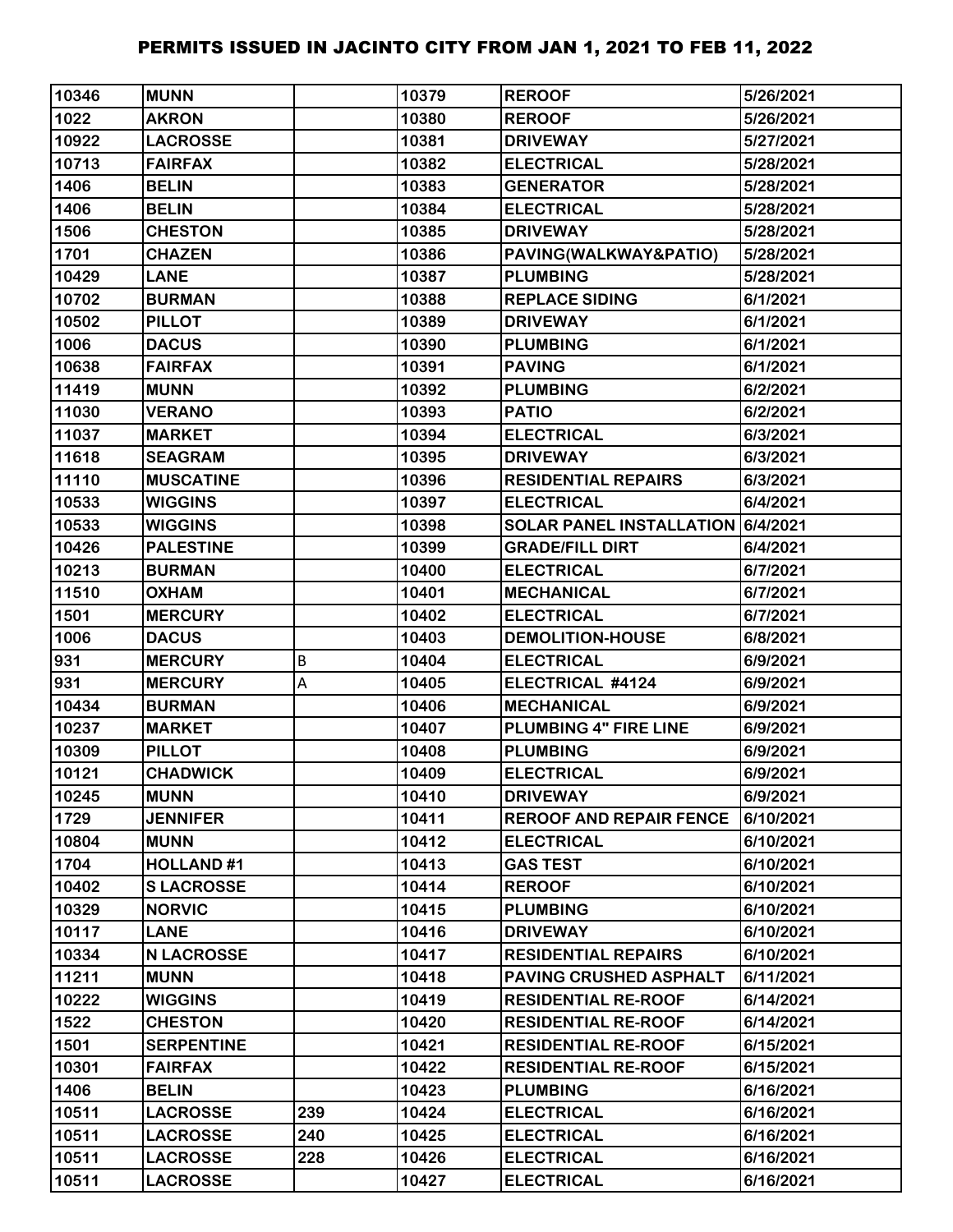| 11121 | <b>MARKET D</b>     |   | 10428 | <b>COMMERCIAL RE-ROOF</b>                     | 6/16/2021 |
|-------|---------------------|---|-------|-----------------------------------------------|-----------|
| 10337 | <b>BURMAN</b>       |   | 10429 | <b>FENCE</b>                                  | 6/16/2021 |
| 10201 | <b>PALESTINE</b>    |   | 10430 | <b>ELECTRICAL</b>                             | 6/17/2021 |
| 10611 | <b>PALESTINE</b>    |   | 10431 | PARTIAL DEMOLITION BACK BLD 6/17/2021         |           |
| 10326 | <b>PALESTINE</b>    | В | 10432 | <b>ELECTRICAL</b>                             | 6/17/2021 |
| 10209 | <b>RUMAR</b>        |   | 10433 | <b>WOOD SHED</b>                              | 6/18/2021 |
| 10102 | <b>NORVIC</b>       |   | 10434 | <b>RES.RE-ROOF</b>                            | 6/21/2021 |
| 10206 | <b>FLAXMAN</b>      |   | 10435 | <b>WOOD FENCE</b>                             | 6/21/2021 |
| 1611  | <b>JENNIFER</b>     |   | 10436 | <b>FENCE</b>                                  | 6/21/2021 |
| 1418  | <b>JENNIFER</b>     |   | 10437 | <b>PLB</b>                                    | 6/23/2021 |
| 10309 | <b>PILLOT</b>       |   | 10438 | <b>ELEC</b>                                   | 6/23/2021 |
| 10610 | <b>BURMAN</b>       |   | 10439 | <b>PLB</b>                                    | 6/24/2021 |
| 10613 | <b>FAIRFAX</b>      |   | 10440 | LEVEL-BLK & BASE                              | 6/25/2021 |
| 1418  | <b>HORATIO</b>      |   | 10441 | DRIVEWAY & METAL CARPORT 6/25/2021            |           |
| 10606 | <b>PILLOT</b>       |   | 10443 | <b>PAVING</b>                                 | 6/25/2021 |
| 10630 | <b>FLAXMAN</b>      |   | 10444 | <b>PLB</b>                                    | 6/25/2021 |
| 1113  | <b>SIESTA</b>       |   | 10445 | <b>PLB</b>                                    | 6/25/2021 |
| 10438 | <b>MUSCATINE</b>    |   | 10446 | <b>PAVING</b>                                 | 6/25/2021 |
| 10145 | <b>MUNN</b>         |   | 10447 | <b>WOOD FENCE</b>                             | 6/25/2021 |
| 10217 | <b>PILLOT</b>       |   | 10448 | <b>WOOD FENCE</b>                             | 6/25/2021 |
| 10430 | <b>MUSCATINE</b>    |   | 10449 | <b>MECHANICAL</b>                             | 6/25/2021 |
| 10617 | <b>FLAXMAN</b>      |   | 10450 | <b>RESIDENTIAL RE-ROOF</b>                    | 6/28/2021 |
| 9990  | <b>EAST FWY</b>     |   | 10451 | STORM DAMAGE DEMOLITION 6/29/2021             |           |
| 11030 | <b>VERANO</b>       |   | 10452 | <b>CARPORT</b>                                | 6/29/2021 |
| 10910 | <b>MUNN</b>         |   | 10453 | <b>ELECTRICAL</b>                             | 6/30/2021 |
| 10618 | <b>PILLOT</b>       |   | 10454 | <b>PAVING</b>                                 | 7/1/2021  |
| 10506 | <b>WIGGINS</b>      |   | 10455 | PORCH AND RES. RE-ROOF                        | 7/1/2021  |
| 10134 | <b>PILLOT</b>       |   | 10456 | <b>FENCE</b>                                  | 7/1/2021  |
| 1722  | <b>CHAZEN</b>       |   | 10457 | <b>REPAIR PORCH &amp; SHED</b>                | 7/1/2021  |
| 10309 | <b>PILLOT</b>       |   | 10458 | <b>DEMOLITION OF GARAGE</b>                   | 7/1/2021  |
| 10138 | <b>MUSCATINE</b>    |   | 10459 | <b>ELECTRICAL</b>                             | 7/2/2021  |
| 10911 | <b>MUNN</b>         |   | 10460 | <b>CARPORT</b>                                | 7/2/2021  |
| 10417 | <b>N OSWEGO</b>     |   | 10461 | <b>FENCE</b>                                  | 7/2/2021  |
| 10625 | <b>NORVIC</b>       |   | 10462 | <b>RESIDENTIAL REPAIRS</b>                    | 7/6/2021  |
| 10625 | <b>NORVIC</b>       |   | 10463 | <b>PLUMBING</b>                               | 7/6/2021  |
| 10314 | <b>FLAXMAN</b>      |   | 10464 | <b>RESIDENTIAL RE-ROOF</b>                    | 7/6/2021  |
| 9990  | <b>EAST FREEWAY</b> | C | 10465 | <b>ELECTRICAL</b>                             | 7/7/2021  |
| 9701  | <b>MARKET</b>       |   | 10466 | <b>ELECTRICAL</b>                             | 7/7/2021  |
| 10521 | <b>WIGGINS</b>      |   | 10467 | <b>REPLACE SIDING AND WINDOW 7/7/2021</b>     |           |
| 10129 | <b>FAIRFAX</b>      |   | 10468 | <b>RESIDENTIAL RE-ROOF</b>                    | 7/7/2021  |
| 10414 | <b>FLAXMAN</b>      |   | 10469 | <b>RESIDENTIAL RE-ROOF</b>                    | 7/7/2021  |
| 10414 | <b>SLACROSSE</b>    |   | 10470 | <b>RESIDENTIAL ADDITION &amp; POR7/7/2021</b> |           |
| 10733 | <b>BURMAN</b>       |   | 10471 | <b>PAVING</b>                                 | 7/8/2021  |
| 9990  | <b>EAST FWY</b>     | В | 10472 | <b>PLUMBING</b>                               | 7/8/2021  |
| 1317  | <b>SERPENTINE</b>   |   | 10473 | <b>RESIDENTIAL RE-ROOF</b>                    | 7/9/2021  |
| 10430 | <b>MUSCATINE</b>    |   | 10474 | <b>ELECTRICAL</b>                             | 7/9/2021  |
| 10430 | <b>PALESTINE</b>    |   | 10475 | <b>BRICK SIDING</b>                           | 7/9/2021  |
| 9990  | <b>EAST FWY</b>     |   | 10476 | <b>COMMERCIAL REMODEL</b>                     | 7/12/2021 |
| 10613 | <b>MUSCATINE</b>    |   | 10477 | <b>ELECTRICAL</b>                             | 7/12/2021 |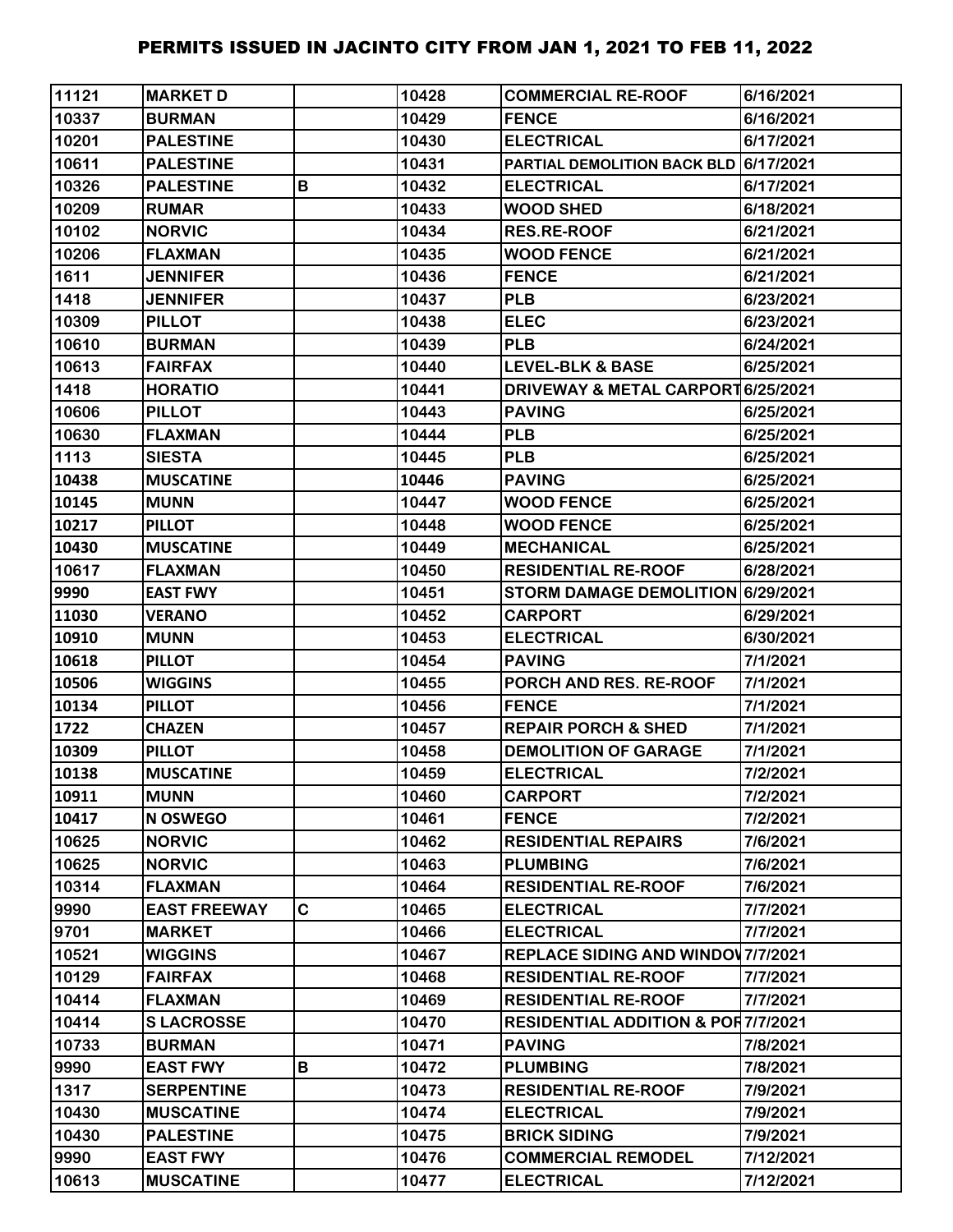| 10309 | <b>PILLOT</b>     |             | 10478 | <b>FENCE</b>                              | 7/12/2021 |
|-------|-------------------|-------------|-------|-------------------------------------------|-----------|
| 10941 | <b>VERANO</b>     |             | 10479 | <b>REROOF</b>                             | 7/13/2021 |
| 11618 | <b>SEAGRAM</b>    |             | 10480 | <b>RESIDENTIAL REPAIRS</b>                | 7/13/2021 |
| 918   | <b>MERCURY</b>    | 1           | 10481 | <b>COMMERCIAL REMODEL</b>                 | 7/13/2021 |
| 1702  | <b>BELIN</b>      |             | 10482 | <b>RESIDENTIAL ADDITION</b>               | 7/13/2021 |
| 10129 | <b>CHADWICK</b>   |             | 10483 | <b>RESIDENTIAL RE-ROOF</b>                | 7/14/2021 |
| 1705  | <b>SERPENTINE</b> |             | 10484 | <b>PLUMBING</b>                           | 7/14/2021 |
| 10341 | <b>PALESTINE</b>  |             | 10485 | 2 WALL SIGNS & ONE POLE SI07/14/2021      |           |
| 10341 | <b>PALESTINE</b>  |             | 10486 | <b>ELECTRICAL FOR SIGNS</b>               | 7/14/2021 |
| 11406 | <b>MUNN</b>       |             | 10487 | <b>PAVING (IN BACK)</b>                   | 7/15/2021 |
| 10421 | <b>LANE</b>       |             | 10488 | <b>PLUMBING</b>                           | 7/16/2021 |
| 918   | <b>MERCURY</b>    | $\mathbf 1$ | 10489 | <b>ELECTRICAL</b>                         | 7/16/2021 |
| 1602  | <b>CASPERSON</b>  |             | 10490 | <b>RESIDENTIAL RE-ROOF</b>                | 7/16/2021 |
| 10517 | <b>WIGGINS</b>    |             | 10491 | <b>RESIDENTIAL REPAIRS</b>                | 7/16/2021 |
| 10517 | <b>WIGGINS</b>    |             | 10492 | <b>ELECTRICAL</b>                         | 7/16/2021 |
| 10345 | <b>LANE</b>       |             | 10493 | <b>ELECTRICAL</b>                         | 7/19/2021 |
| 10533 | <b>WIGGINS</b>    |             | 10494 | <b>2 DRIVEWAYS</b>                        | 7/20/2021 |
| 1101  | <b>HOLLAND</b>    | В           | 10495 | <b>ELECTRICAL</b>                         | 7/20/2021 |
| 10117 | <b>RUMAR</b>      |             | 10496 | <b>RESIDENTIAL RE-ROOF</b>                | 7/20/2021 |
| 10345 | <b>LAND</b>       |             | 10497 | <b>PLUMBING</b>                           | 7/20/2021 |
| 10114 | <b>CHADWICK</b>   |             | 10498 | <b>ELECTRICAL</b>                         | 7/21/2021 |
| 10241 | <b>FLAXMAN</b>    |             | 10499 | <b>FENCE</b>                              | 7/21/2021 |
| 10337 | <b>PILLOT</b>     |             | 10500 | <b>GARAGE ADDIITION</b>                   | 7/21/2021 |
| 11502 | <b>TILLIA</b>     |             | 10501 | <b>PLUMBING</b>                           | 7/21/2021 |
| 10521 | <b>WIGGINS</b>    |             | 10502 | <b>RESIDENTIAL RE-ROOF</b>                | 7/21/2021 |
| 1626  | <b>JENNIFER</b>   |             | 10503 | <b>RESIDENTIAL REPAIRS</b>                | 7/21/2021 |
| 11009 | <b>MUSCATINE</b>  |             | 10504 | <b>FENCE</b>                              | 7/22/2021 |
| 10309 | <b>PILLOT</b>     |             | 10505 | <b>CARPORT</b>                            | 7/23/2021 |
| 1613  | <b>MERCURY</b>    |             | 10506 | <b>NEW COMMERCIAL BUILDING 17/26/2021</b> |           |
| 1725  | <b>HOLLAND</b>    |             | 10507 | <b>GRADE/FILL DIRT</b>                    | 7/26/2021 |
| 11005 | <b>MUSCATINE</b>  |             | 10508 | <b>FENCE</b>                              | 7/26/2021 |
| 10417 | N OSWEGO          |             | 10509 | <b>6 FT WOODEN GATE</b>                   | 7/27/2021 |
| 11009 | <b>LACROSSE</b>   |             | 10510 | <b>RES. FOUNDATION REPAIR</b>             | 7/28/2021 |
| 11017 | <b>LACROSSE</b>   |             | 10511 | <b>RESIDENTIAL FOUNDATION RE7/28/2021</b> |           |
| 10506 | <b>PILLOT</b>     |             | 10512 | <b>METAL CARPORT</b>                      | 7/28/2021 |
| 10217 | <b>FLAXMAN</b>    |             | 10513 | <b>ACCESSORY BUILDING</b>                 | 7/29/2021 |
| 10518 | <b>WIGGINS</b>    |             | 10514 | <b>DRIVEWAY</b>                           | 7/29/2021 |
| 10414 | <b>SLACROSSE</b>  |             | 10515 | <b>ELECTRICAL</b>                         | 7/29/2021 |
| 1406  | <b>SERPENTINE</b> |             | 10516 | <b>RESIDENTIAL RE-ROOF</b>                | 7/30/2021 |
| 10406 | <b>MUNN</b>       |             | 10517 | <b>RESIDENTIAL RE-ROOF</b>                | 8/2/2021  |
| 10313 | <b>WIGGINS</b>    |             | 10518 | <b>PLUMBING</b>                           | 8/3/2021  |
| 1721  | <b>CHESTON</b>    |             | 10519 | <b>GATE</b>                               | 8/3/2021  |
| 1401  | <b>SERPENTINE</b> |             | 10520 | <b>FENCE</b>                              | 8/3/2021  |
| 1109  | <b>MERCURY</b>    |             | 10521 | <b>WOOD FENCE</b>                         | 8/3/2021  |
| 1106  | <b>DACUS</b>      |             | 10522 | <b>FENCE</b>                              | 8/3/2021  |
| 1407  | <b>HORATIO</b>    |             | 10523 | <b>RESIDENTIAL REPAIRS</b>                | 8/5/2021  |
| 11519 | <b>MARKET ST</b>  |             | 10524 | PLB- UNDERGROUND 6"FIRE LINE              | 8/4/2021  |
| 10827 | <b>FLAXMAN</b>    |             | 10525 | <b>MECHANICAL</b>                         | 8/6/2021  |
| 10934 | <b>LACROSSE</b>   |             | 10526 | <b>PLUMBING</b>                           | 8/6/2021  |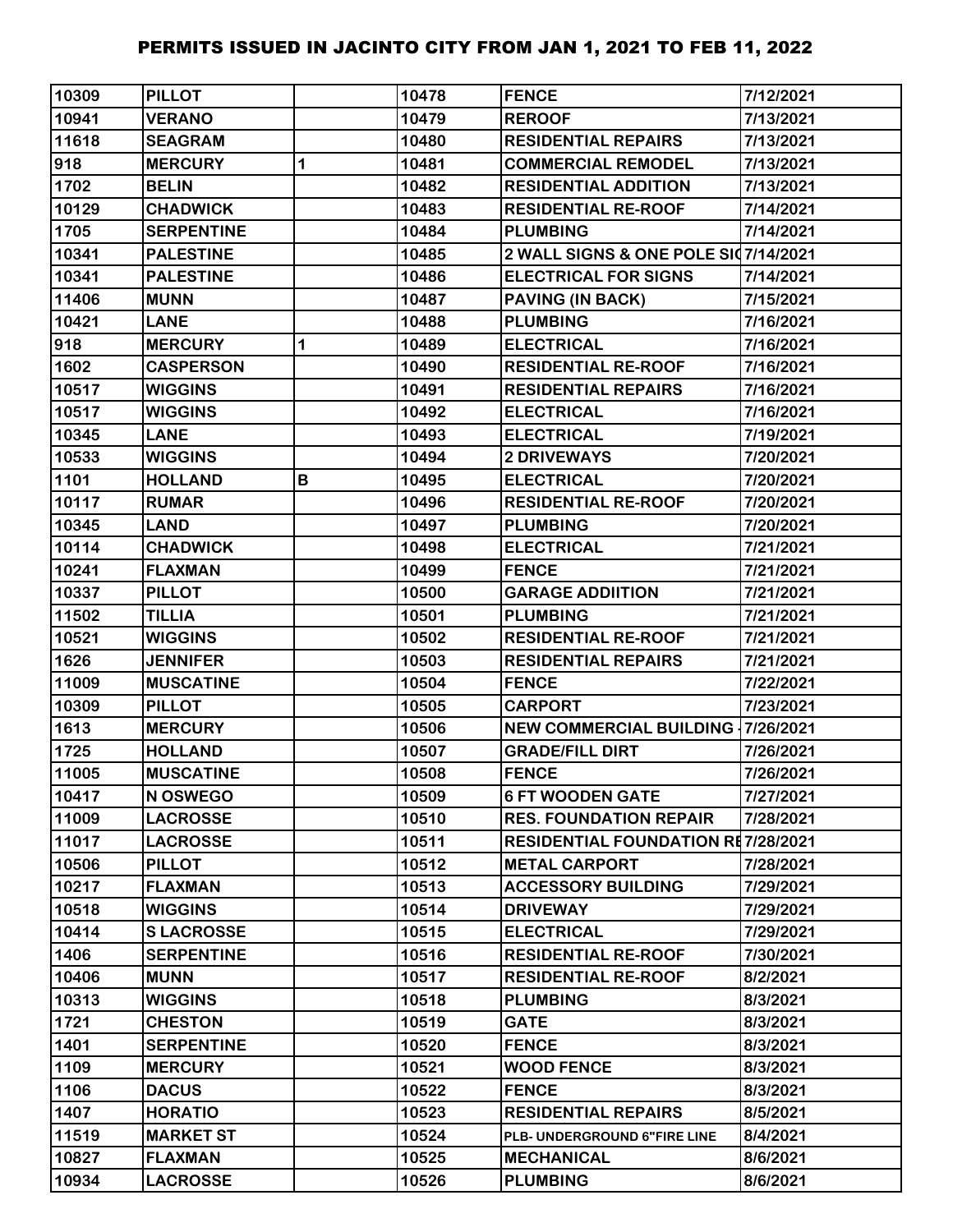| 11109 | <b>VERANO</b>     |     | 10527  | <b>PLUMBING</b>                    | 8/9/2021  |
|-------|-------------------|-----|--------|------------------------------------|-----------|
| 11505 | <b>OGLESBY</b>    |     | 10528  | <b>ELECTRICAL</b>                  | 8/10/2021 |
| 10705 | <b>MUSCATINE</b>  |     | 10529  | <b>CARPORT-METAL</b>               | 8/10/2021 |
| 10825 | <b>MUSCATINE</b>  |     | 10530  | <b>REPLACE SIDING</b>              | 8/10/2021 |
| 935   | <b>MERCURY</b>    |     | 10531  | <b>DOUBLE SIDED SIGN</b>           | 8/10/2021 |
| 935   | <b>MERCURY</b>    |     | 10532  | <b>ELECTRICAL</b>                  | 8/10/2021 |
| 10249 | <b>BURMAN</b>     |     | 10533  | <b>PAVING</b>                      | 8/10/2021 |
| 10506 | <b>CHADWICK</b>   |     | 10534  | <b>DRIVEWAY</b>                    | 8/10/2021 |
| 10530 | <b>PALESTINE</b>  |     | 10535  | <b>RESIDENTIAL - REMODEL</b>       | 8/11/2021 |
| 11410 | <b>EAST FWY</b>   | 150 | 10536  | <b>WALL SIGN</b>                   | 8/11/2021 |
| 11410 | <b>EAST FWY</b>   | 150 | 10537  | <b>ELECTRICAL</b>                  | 8/11/2021 |
| 11030 | <b>VERANO</b>     |     | 10538  | <b>DRIVEWAY</b>                    | 8/11/2021 |
| 1622  | <b>CHESTON</b>    |     | 10539  | <b>PLUMBING</b>                    | 8/12/2021 |
| 11022 | <b>FLAXMAN</b>    |     | 10540  | <b>PLUMBING</b>                    | 8/12/2021 |
| 10634 | <b>WIGGINS</b>    |     | 10541  | <b>RESIDENTIAL RE-ROOF</b>         | 8/12/2021 |
| 10249 | <b>WIGGINS</b>    |     | 10542  | <b>RESIDENTIAL RE-ROOF</b>         | 8/12/2021 |
| 10425 | <b>FLAXMAN</b>    |     | 10543  | <b>RESIDENTIAL RE-ROOF</b>         | 8/13/2021 |
| 10509 | <b>LANE</b>       |     | 10544  | <b>CARPORT</b>                     | 8/13/2021 |
| 1306  | <b>SERPENTINE</b> |     | 10545  | <b>RESIDENTIAL RE-ROOF</b>         | 8/16/2021 |
| 10821 | <b>LANE</b>       |     | 10546  | PAVING(ASPHALT OVERLAY-P 8/16/2021 |           |
| 10345 | N OSWEGO          |     | 10547  | <b>ELECTRICAL</b>                  | 8/16/2021 |
| 1106  | <b>DACUS</b>      |     | 10548  | <b>DEMOLITION OF GARAGE</b>        | 8/16/2021 |
| 1722  | <b>CASPERSON</b>  |     | 10549  | <b>REROOF</b>                      | 8/16/2021 |
| 1529  | <b>JENNIFER</b>   |     | 10550  | <b>MECHANICAL</b>                  | 8/17/2021 |
| 11514 | <b>CELTIS</b>     |     | 10551  | <b>DRIVEWAY</b>                    | 8/17/2021 |
| 10629 | <b>BURMAN</b>     |     | 10552  | <b>DRIVEWAY</b>                    | 8/17/2021 |
| 11102 | <b>EAST FWY</b>   | B   | 10552  | <b>ELECTRICAL</b>                  | 2/11/2021 |
| 10101 | <b>PILLOT</b>     |     | 10553  | <b>RESIDENTIAL REPAIRS</b>         | 8/18/2021 |
| 1525  | <b>CHESTON</b>    |     | 10554  | <b>RESIDENTIAL RE-ROOF</b>         | 8/18/2021 |
| 1613  | <b>MERCURY</b>    |     | 10555  | <b>PLUMBING</b>                    | 8/18/2021 |
| 1413  | <b>CHESTON</b>    |     | 10556  | <b>FENCE</b>                       | 8/19/2021 |
| 10731 | <b>MUNN</b>       |     | 10557  | <b>FENCE</b>                       | 8/20/2021 |
| 10727 | <b>MUNN</b>       |     | 10558  | <b>FENCE</b>                       | 8/20/2021 |
| 10901 | <b>MARKET</b>     |     | 10559  | <b>PAVING</b>                      | 8/20/2021 |
| 10705 | <b>BURMAN</b>     |     | 10560  | <b>MECHANICAL</b>                  | 8/20/2021 |
| 10533 | <b>WIGGINS</b>    |     | 10561  | <b>FENCE</b>                       | 8/20/2021 |
| 1407  | <b>HORATIO</b>    |     | 10562  | <b>PAVING</b>                      | 8/23/2021 |
| 1430  | <b>HORATIO</b>    |     | 10563  | <b>CARPORT AND PAVING</b>          | 8/23/2021 |
| 11017 | <b>LACROSSE</b>   |     | 10564  | <b>RESIDENTIAL REPAIRS</b>         | 8/24/2021 |
| 1529  | <b>JENNIFER</b>   |     | 10565  | <b>PLUMBING</b>                    | 8/25/2021 |
| 918   | <b>MERCURY</b>    |     | 110566 | <b>PLUMBING</b>                    | 8/26/2021 |
| 10610 | <b>LACROSSE</b>   |     | 10567  | <b>DRIVEWAY</b>                    | 8/26/2021 |
| 10906 | <b>FLAXMAN</b>    |     | 10568  | <b>BACK PORCH</b>                  | 8/26/2021 |
| 10342 | <b>NORVIC</b>     |     | 10569  | <b>PAVING-SLAB ONLY</b>            | 8/27/2021 |
| 10602 | <b>PILLOT</b>     |     | 10570  | <b>RES. REP (REPLACE POST</b>      | 8/27/2021 |
| 10138 | <b>CHADWICK</b>   |     | 10571  | <b>REROOF-SHINGLES ONLY</b>        | 8/30/2021 |
| 10145 | <b>WIGGINS</b>    |     | 10572  | <b>FENCE-WOOD</b>                  | 8/30/2021 |
| 10821 | <b>MUSCATINE</b>  |     | 10573  | <b>RESIDENTIAL REPAIRS</b>         | 8/31/2021 |
| 10114 | <b>PALESTINE</b>  |     | 10574  | <b>DEMOLITION OF EXISTING</b>      | 8/31/2021 |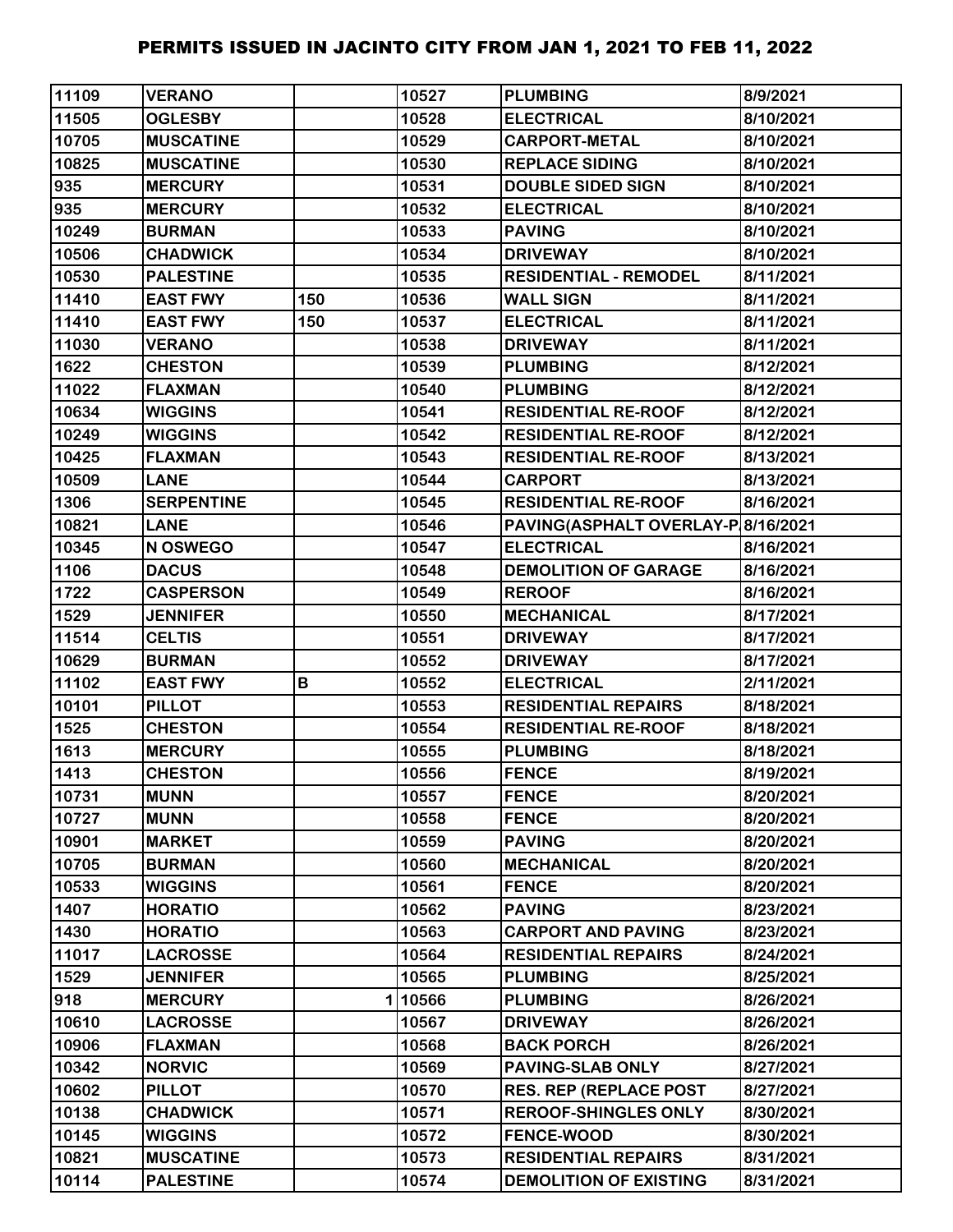| 10324 | <b>PALESTINE</b>  |     | 10575     | <b>PLUMBING</b>                        | 8/31/2021 |
|-------|-------------------|-----|-----------|----------------------------------------|-----------|
| 11410 | <b>EAST FWY</b>   |     | 150 10576 | <b>ELECTRICAL</b>                      | 9/1/2021  |
| 1715  | <b>HOLLAND</b>    |     | 10577     | <b>ELECTRICAL</b>                      | 9/1/2021  |
| 11505 | <b>OGLESBY</b>    |     | 10578     | <b>PLUMBING</b>                        | 9/2/2021  |
| 10501 | <b>MUSCATINE</b>  |     | 10579     | <b>DEMOLITION OF INTERIOR</b>          | 9/3/2021  |
| 1704  | <b>HOLLAND</b>    |     | 10580     | <b>RESIDENTIAL RE-ROOF</b>             | 9/3/2021  |
| 1414  | <b>HORATIO</b>    |     | 10581     | <b>PLUMBING</b>                        | 9/7/2021  |
| 10145 | <b>CHADWICK</b>   |     | 10582     | <b>RESIDENTIAL RE-ROOF</b>             | 9/7/2021  |
| 10114 | <b>PALESTINE</b>  |     | 10583     | PLUMBING DISCONNECT                    | 9/7/2021  |
| 10402 | S OSWEGO          |     | 10584     | <b>DRIVEWAY</b>                        | 9/7/2021  |
| 10342 | <b>NORVIC</b>     |     | 10585     | <b>PLUMBING</b>                        | 9/7/2021  |
| 10214 | <b>PALESTINE</b>  |     | 10586     | DEMOLITION OF PORCH & SHE9/8/2021      |           |
| 1101  | <b>SIESTA</b>     |     | 10587     | <b>DEMOLITION-GARAGE</b>               | 9/8/2021  |
| 1026  | <b>AKRON</b>      |     | 10588     | RESIDENTIAL RE-ROOF (GARA 9/8/2021     |           |
| 10237 | <b>PILLOT</b>     |     | 10589     | NEW RESIDENTIAL - BUILDING 9/9/2021    |           |
| 11410 | EAST FWY 150      | 150 | 10590     | <b>COMMERCIAL REMODEL</b>              | 9/9/2021  |
| 11202 | <b>OSWEGO</b>     |     | 10591     | <b>FOUNDATION REPAIR</b>               | 9/9/2021  |
| 10346 | <b>CHADWICK</b>   |     | 10592     | <b>FENCE-IRON- 6FT TALL</b>            | 9/9/2021  |
| 10705 | <b>FLAXMAN</b>    |     | 10593     | <b>ELECTRICAL</b>                      | 9/9/2021  |
| 9701  | <b>MARKET</b>     |     | 10594     | <b>COMMERCIAL REMODEL</b>              | 9/9/2021  |
| 10401 | <b>PALESTINE</b>  |     | 10595     | <b>ELECTRICAL</b>                      | 9/9/2021  |
| 10118 | <b>WIGGINS</b>    |     | 10596     | <b>REROOF</b>                          | 9/8/2021  |
| 1305  | <b>KILROY</b>     |     | 10597     | <b>ELECTRICAL</b>                      | 9/9/2021  |
| 10345 | <b>N LACROSSE</b> |     | 10598     | <b>FRONT PORCH</b>                     | 9/9/2021  |
| 10634 | <b>MUNN</b>       |     | 10599     | SOLAR PANEL INSTALLATION 9/10/2021     |           |
| 10634 | <b>MUNN</b>       |     | 10600     | <b>ELECTRICAL</b>                      | 9/10/2021 |
| 10242 | <b>PALESTINE</b>  |     | 10601     | <b>RESIDENTIAL REPAIRS-PAINT &amp;</b> | 9/10/2021 |
| 10414 | <b>CHADWICK</b>   |     | 10602     | <b>RESIDENTIAL-REMODEL( ADDITI</b>     | 9/10/2021 |
| 10205 | <b>LANE</b>       |     | 10603     | <b>RESIDENTIAL REPAIR</b>              | 9/13/2021 |
| 10509 | <b>BURMAN</b>     |     | 10604     | <b>CARPORT</b>                         | 9/14/2021 |
| 10602 | <b>LANE</b>       |     | 10605     | PORCH & REPAIR BALCONY                 | 9/16/2021 |
| 11420 | <b>LANE</b>       |     | 10606     | <b>RE-ROOF</b>                         | 9/16/2021 |
| 10313 | <b>WIGGINS</b>    |     | 10607     | <b>RES.REPAIRS</b>                     | 9/16/2021 |
| 11613 | <b>FLAXMAN</b>    |     | 10608     | <b>DRIVEWAY</b>                        | 9/16/2021 |
| 10337 | <b>BURMAN</b>     |     | 10609     | <b>FENCE</b>                           | 9/17/2021 |
| 11601 | <b>CELTIS</b>     |     | 10610     | <b>ELECTRICAL</b>                      | 9/17/2021 |
| 11605 | <b>CELTIS</b>     |     | 10611     | <b>ELECTRICAL</b>                      | 9/17/2021 |
| 1301  | <b>JENNIFER</b>   |     | 10612     | <b>ELECTRICAL</b>                      | 9/17/2021 |
| 10129 | <b>FAIRFAX</b>    |     | 10613     | <b>FENCE</b>                           | 9/17/2021 |
| 1101  | <b>HOLLAND</b>    |     | 10614     | <b>SIDING</b>                          | 9/20/2021 |
| 9701  | <b>MARKET</b>     |     | 10615     | <b>FENCE REPAIR</b>                    | 9/20/2021 |
| 10933 | <b>MUSCATINE</b>  |     | 10616     | <b>PLUMBING</b>                        | 9/20/2021 |
| 10522 | <b>NORVIC</b>     |     | 10617     | <b>PLUMBING</b>                        | 9/20/2021 |
| 10237 | <b>PILLOT</b>     |     | 10618     | <b>PLUMBING</b>                        | 9/21/2021 |
| 10149 | <b>FAIFAX</b>     |     | 10619     | <b>RE-ROOF</b>                         | 9/21/2021 |
| 10505 | <b>NORVIC</b>     |     | 10620     | <b>LEVEL</b>                           | 9/21/2021 |
| 10213 | <b>BURMAN</b>     |     | 10621     | <b>PLUMBING</b>                        | 9/22/2021 |
| 10414 | <b>BURMAN</b>     |     | 10622     | PORCH & RES.REPAIRS                    | 9/22/2021 |
| 1306  | <b>MERCURY</b>    |     | 10623     | <b>RE-ROOF</b>                         | 9/23/2021 |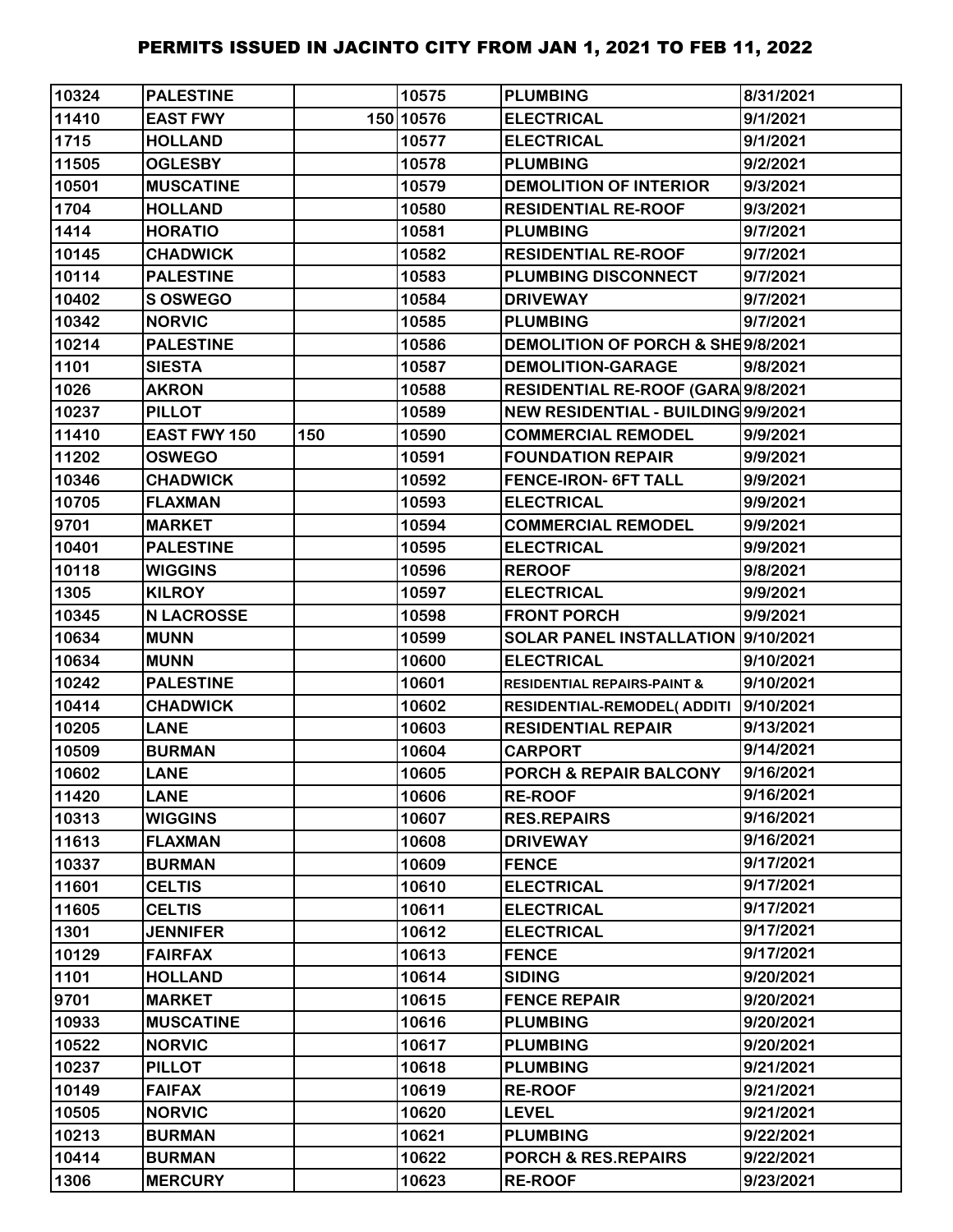| 11430 | <b>EAST FWY</b>   | 350 | 10624 | <b>RIGHT OF WAY</b>                       | 9/23/2021  |
|-------|-------------------|-----|-------|-------------------------------------------|------------|
| 11450 | <b>EAST FWY</b>   |     | 10625 | <b>RIGHT OF WAY</b>                       | 9/23/2021  |
| 10125 | <b>FAIRFAX</b>    |     | 10626 | <b>FENCE</b>                              | 9/24/2021  |
| 11410 | <b>EAST FWY</b>   | 150 | 10627 | <b>PLUMBING</b>                           | 9/24/2021  |
| 10317 | <b>BURMAN</b>     |     | 10628 | <b>FENCE</b>                              | 9/24/2021  |
| 10602 | <b>CHADWICK</b>   |     | 10629 | <b>RES. REPAIRS</b>                       | 9/24/2021  |
| 10701 | <b>MUSCATINE</b>  |     | 10630 | <b>PAVING</b>                             | 9/24/2021  |
| 1401  | <b>JENNIFER</b>   |     | 10631 | <b>DRIVEWAY</b>                           | 9/24/2021  |
| 10802 | <b>LACROSSE</b>   |     | 10632 | <b>CARPORT</b>                            | 9/24/2021  |
| 1306  | <b>MERCURY</b>    |     | 10633 | COMMERCIAL REPAIRS-SIDINQ9/24/2021        |            |
| 9990  | <b>EAST FWY</b>   | E   | 10634 | <b>SIGN</b>                               | 9/27/2021  |
| 9990  | <b>EAST FWY</b>   | E   | 10635 | <b>ELECTRICAL</b>                         | 9/27/2021  |
| 10602 | <b>EAST FWY</b>   |     | 10636 | <b>FENCE</b>                              | 9/27/2021  |
| 1306  | <b>MERCURY</b>    |     | 10637 | <b>COMMERCIAL DOORS AND WINDOW</b>        | 9/28/2021  |
| 1625  | <b>JENNIFER</b>   |     | 10638 | WOOD FENCE-LEFT SIDE OF HOM               | 9/28/2021  |
| 11601 | <b>MARKET ST</b>  |     | 10639 | DEMOLITION OF CELL PHONE TO               | 9/29/2021  |
| 10117 | <b>CHADWICK</b>   |     | 10640 | <b>LEVEL-BLK &amp; BASE</b>               | 9/29/2021  |
| 10725 | <b>NORVIC</b>     |     | 10641 | <b>LEVEL-BLK &amp; BASE</b>               | 9/30/2021  |
| 11015 | <b>MARKET</b>     | B   | 10642 | <b>COMMERCIAL (DOORS)</b>                 | 10/4/2021  |
| 1705  | <b>SERPENTINE</b> |     | 10643 | <b>PLUMBING</b>                           | 10/4/2021  |
| 10138 | <b>NORVIC</b>     |     | 10644 | <b>RESIDENTIAL REPAIRS</b>                | 10/4/2021  |
| 10530 | <b>MUNN</b>       |     | 10645 | <b>RESIDENTIAL RE-ROOF</b>                | 10/4/2021  |
| 10333 | <b>PILLOT</b>     |     | 10646 | PAVING-F.PORCH CEMENT REP.                | 10/4/2021  |
| 10410 | <b>PALESTINE</b>  |     | 10647 | <b>RAISE ROOF PITCH &amp; RES.REPAIRS</b> | 10/4/2021  |
| 10321 | <b>CHADWICK</b>   |     | 10648 | <b>RE-ROOF</b>                            | 10/5/2021  |
| 10522 | <b>NORVIC</b>     |     | 10649 | <b>RES.REP (Boiler Closet)</b>            | 10/5/2021  |
| 10410 | <b>PALESTINE</b>  |     | 10650 | <b>ELECTRICAL</b>                         | 10/5/2021  |
| 10213 | <b>BURMAN</b>     |     | 10651 | <b>PLUMBING</b>                           | 10/6/2021  |
| 9990  | <b>EAST FWY</b>   | В   | 10652 | <b>COMMERCIAL REMODEL</b>                 | 10/6/2021  |
| 10422 | S OSWEGO          |     | 10653 | <b>RESIDENTIAL REPAIRS</b>                | 10/6/2021  |
| 10610 | <b>BURMAN</b>     |     | 10654 | <b>MECHANICAL</b>                         | 10/6/2021  |
| 10906 | <b>MUSCATINE</b>  |     | 10655 | <b>WOOD FENCE</b>                         | 10/7/2021  |
| 10342 | <b>NORVIC</b>     |     | 10656 | <b>RESIDENTIAL ADDITION</b>               | 10/7/2021  |
| 10609 | <b>LANE</b>       |     | 10657 | <b>RESIDENTIAL REPAIRS</b>                | 10/7/2021  |
| 9990  | <b>EAST FWY</b>   | В   | 10658 | <b>PLUMBING</b>                           | 10/7/2021  |
| 9990  | <b>EAST FWY</b>   | B   | 10659 | <b>ELECTRICAL</b>                         | 10/7/2021  |
| 9990  | <b>EAST FWY</b>   | В   | 10660 | <b>MECHANICAL</b>                         | 10/8/2021  |
| 10609 | <b>LANE</b>       |     | 10661 | <b>PLUMBING</b>                           | 10/8/2021  |
| 1737  | <b>CHESTON</b>    |     | 10662 | <b>PLUMBING</b>                           | 10/8/2021  |
| 10606 | <b>PILLOT</b>     |     | 10663 | <b>BACK PORCH</b>                         | 10/8/2021  |
| 1513  | <b>SHERYL</b>     |     | 10664 | <b>RESIDENTIAL REPIRS</b>                 | 10/8/2021  |
| 10150 | <b>PILLOT</b>     |     | 10665 | <b>RESIDENTIAL REPAIR</b>                 | 10/11/2021 |
| 10150 | <b>PILLOT</b>     |     | 10666 | <b>ELECTRICAL</b>                         | 10/11/2021 |
| 10138 | <b>FLAXMAN</b>    |     | 10667 | <b>SOLAR PANELS</b>                       | 10/11/2021 |
| 10138 | <b>FLAXMAN</b>    |     | 10668 | <b>ELECTRICAL</b>                         | 10/11/2021 |
| 10913 | <b>OSWEGO</b>     |     | 10669 | <b>RESIDENTIAL RE-ROOF</b>                | 10/11/2021 |
| 10314 | <b>EAST FWY</b>   | В   | 10670 | <b>ELECTRICAL</b>                         | 10/12/2021 |
| 10337 | <b>PILLOT</b>     |     | 10671 | <b>ELECTRICAL</b>                         | 10/13/2021 |
| 10921 | <b>WIGGINS</b>    |     | 10672 | <b>DEMOLITION</b>                         | 10/13/2021 |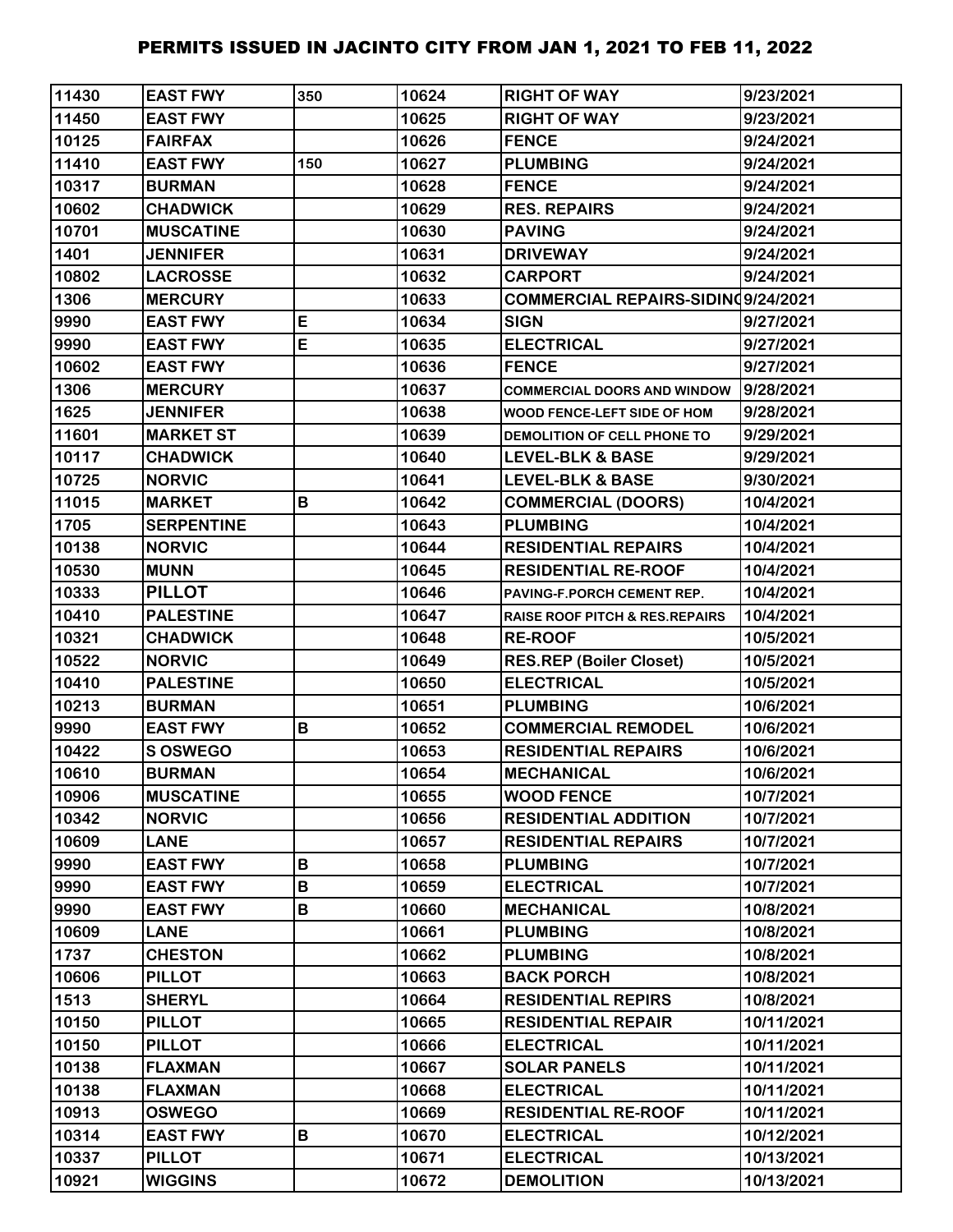| 10921 | <b>WIGGINS</b>    |     | 10673 | <b>NEW RESIDENTIAL HOME</b>             | 10/13/2021 |
|-------|-------------------|-----|-------|-----------------------------------------|------------|
| 10230 | <b>EAST FWY</b>   | 2/3 | 10674 | R.O.W(INSTALL SM                        | 10/14/2021 |
| 10502 | <b>PILLOT</b>     |     | 10675 | <b>REPLACE SIDING</b>                   | 10/14/2021 |
| 10909 | <b>MUSCATINE</b>  |     | 10676 | <b>RESIDENTIAL REPAIR</b>               | 10/14/2021 |
| 10610 | <b>BURMAN</b>     |     | 10677 | <b>ELECTRICAL</b>                       | 10/14/2021 |
| 11410 | <b>EAST FWY</b>   | 150 | 10678 | <b>FIRE PROTECTION</b>                  | 10/15/2021 |
| 10529 | <b>LACROSSE</b>   |     | 10679 | <b>REROOF</b>                           | 10/15/2021 |
| 4202  | <b>FIDELITY</b>   |     | 10680 | <b>SIGN</b>                             | 10/15/2021 |
| 4202  | <b>FIDELITY</b>   |     | 10681 | <b>ELECTRICAL</b>                       | 10/15/2021 |
| 11117 | <b>MARKET</b>     |     | 10682 | <b>FENCE</b>                            | 10/15/2021 |
| 10134 | <b>PALESTINE</b>  |     | 10683 | <b>PLUMBING</b>                         | 10/18/2021 |
| 9990  | <b>EAST FWY</b>   | В   | 10684 | <b>PLUMBING</b>                         | 10/18/2021 |
| 10433 | <b>PALESTINE</b>  |     | 10685 | <b>RE-ROOF ONLY</b>                     | 10/19/2021 |
| 10433 | <b>PALESTINE</b>  |     | 10686 | <b>DRIVEWAY-HAS DIP-GUTTER</b>          | 10/19/2021 |
| 10525 | <b>BURMAN</b>     |     | 10687 | <b>PLUMBING</b>                         | 10/19/2021 |
| 10214 | <b>PALESTINE</b>  |     | 10688 | <b>LEVEL-SLAB</b>                       | 10/19/2021 |
| 10606 | <b>CHADWICK</b>   |     | 10689 | <b>ACCESSORY BUILDING</b>               | 10/19/2021 |
| 1606  | <b>BELIN</b>      |     | 10690 | <b>PLUMBING</b>                         | 10/19/2021 |
| 1638  | <b>BELIN</b>      |     | 10691 | <b>GRADE/FILL DIRT</b>                  | 10/19/2021 |
| 10149 | <b>FLAXMAN</b>    |     | 10692 | <b>REROOF</b>                           | 10/20/2021 |
| 10912 | <b>EAST FWY</b>   |     | 10693 | <b>WALL SIGN</b>                        | 10/20/2021 |
| 10912 | <b>EAST FWY</b>   |     | 10694 | DOUBLE SIDED SIGN ON POLE 10/20/2021    |            |
| 10149 | <b>FAIRFAX</b>    |     | 10695 | <b>PLUMBING</b>                         | 10/20/2021 |
| 1501  | <b>JENNIFER</b>   |     | 10696 | <b>RESIDENTIAL REPAIRS</b>              | 10/21/2021 |
| 10114 | <b>PALESTINE</b>  |     | 10697 | NEW RESIDENTIAL - BUILDING 10/21/2021   |            |
| 1638  | <b>BELIN</b>      |     | 10698 | <b>WOOD FENCE</b>                       | 10/21/2021 |
| 10909 | <b>MUSCATINE</b>  |     | 10699 | BLOCK & BASE FOUNDATION (10/21/2021     |            |
| 10522 | <b>FLAXMAN</b>    |     | 10700 | <b>DRIVEWAY</b>                         | 10/21/2021 |
| 10226 | <b>MUNN</b>       |     | 10701 | <b>RESIDENTIAL RE-ROOF</b>              | 10/22/2021 |
| 10125 | <b>RUMAR</b>      |     | 10702 | RESD REP-BTHRM FLRS/SHWR 10/22/2021     |            |
| 10521 | <b>NORVIC</b>     |     | 10703 | ACCESSORY BUILDING-SHED 10/25/2021      |            |
| 10117 | <b>PALESTINE</b>  |     | 10704 | RES.REPAIRS(SIDING, PAINT, F 10/25/2021 |            |
| 10518 | <b>WIGGINS</b>    |     | 10705 | <b>ACCESSORY BUILDING</b>               | 10/25/2021 |
| 10725 | <b>NORVIC</b>     |     | 10706 | <b>PLUMBING</b>                         | 10/25/2021 |
| 10409 | <b>N LACROSSE</b> |     | 10707 | <b>RESIDENTIAL REPAIRS</b>              | 10/26/2021 |
| 10530 | <b>NORVIC</b>     |     | 10708 | <b>REPLACE SIDING</b>                   | 10/26/2021 |
| 1405  | <b>HOLLAND</b>    |     | 10709 | <b>PLUMBING</b>                         | 10/27/2021 |
| 10608 | <b>OSWEGO</b>     |     | 10710 | <b>SOLAR PANELS</b>                     | 10/27/2021 |
| 10608 | <b>OSWEGO</b>     |     | 10711 | <b>ELECTRICAL</b>                       | 10/27/2021 |
| 10333 | <b>MUNN</b>       |     | 10712 | <b>RESIDENTIAL RE-ROOF</b>              | 10/27/2021 |
| 10905 | <b>VERANO</b>     |     | 10713 | <b>PLUMBING</b>                         | 10/28/2021 |
| 10433 | <b>PALESTINE</b>  |     | 10714 | <b>ELECTRICAL</b>                       | 10/28/2021 |
| 10237 | <b>PILLOT</b>     |     | 10715 | <b>ELECTRICAL</b>                       | 10/28/2021 |
| 10209 | <b>FLAXMAN</b>    |     | 10716 | <b>RESIDENTIAL RE-ROOF</b>              | 10/28/2021 |
| 1613  | <b>MERCURY</b>    |     | 10717 | <b>MECHANICAL</b>                       | 10/29/2021 |
| 10114 | <b>PALESTINE</b>  |     | 10718 | <b>PLUMBING</b>                         | 10/29/2021 |
| 11506 | <b>LANE</b>       |     | 10719 | <b>ELECTRICAL</b>                       | 10/29/2021 |
| 10901 | <b>LACROSSE</b>   |     | 10720 | <b>WOOD FENCE 6FT TALL</b>              | 11/1/2021  |
| 10901 | <b>OSWEGO</b>     |     | 10721 | NEW GARAGE FOUNDATION ONL 11/1/2021     |            |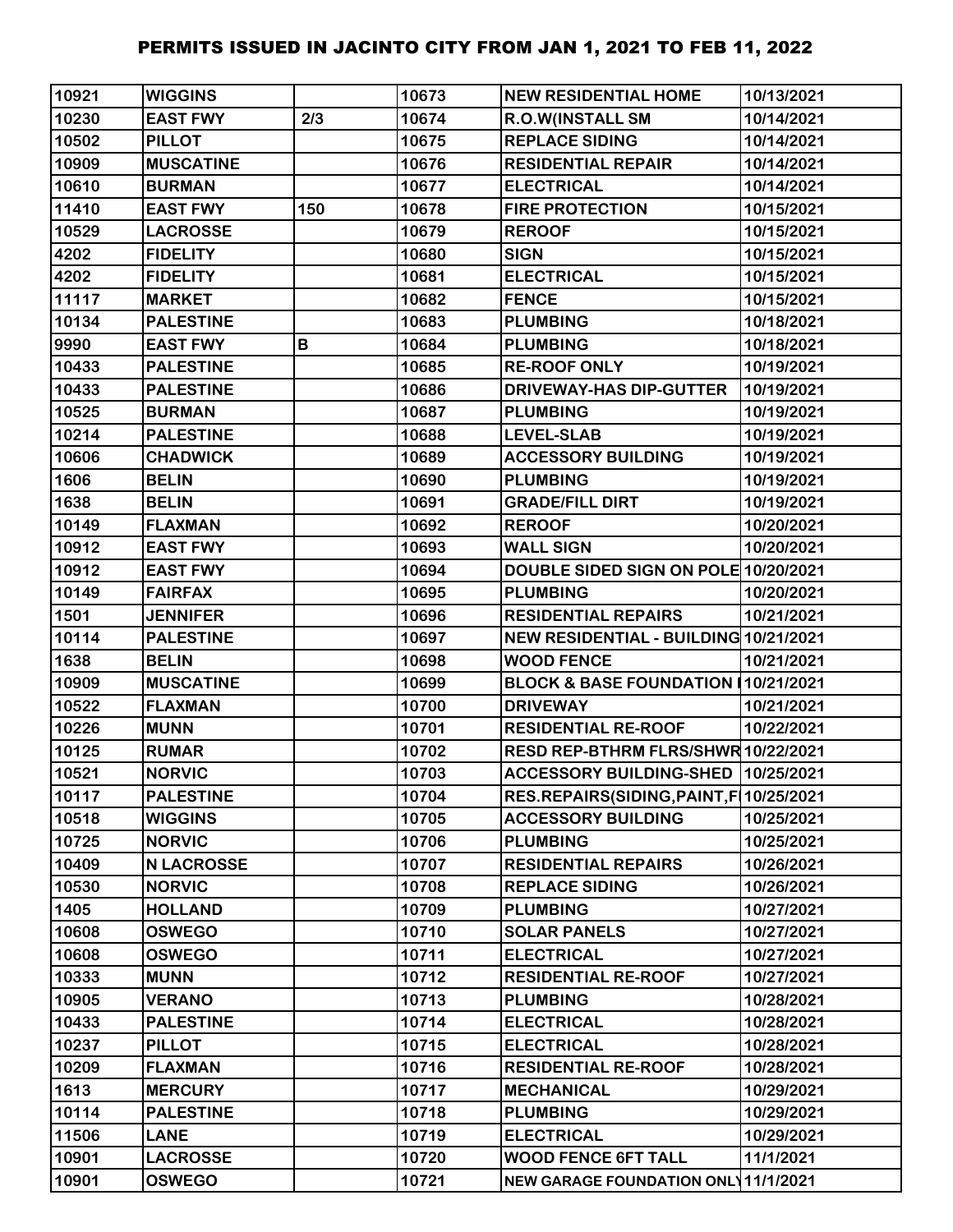| 1613  | <b>MERCURY</b>      |   | 10722 | <b>DRIVEWAY</b>                      | 11/1/2021  |
|-------|---------------------|---|-------|--------------------------------------|------------|
| 10334 | <b>FAIRFAX</b>      |   | 10723 | <b>FENCE AND SIDING</b>              | 11/1/2021  |
| 10345 | <b>FLAXMAN</b>      |   | 10724 | <b>DRIVEWAY</b>                      | 11/1/2021  |
| 10605 | <b>BURMAN</b>       |   | 10725 | <b>REROOF</b>                        | 11/1/2021  |
| 10203 | <b>MARKET</b>       | H | 10726 | <b>ELECTRICAL</b>                    | 11/1/2021  |
| 1529  | <b>JENNIFER</b>     |   | 10727 | <b>PLUMBING</b>                      | 11/2/2021  |
| 10421 | <b>MUSCATINE</b>    |   | 10728 | <b>FOUNDATION REPAIR</b>             | 11/3/2021  |
| 10118 | <b>MUNN</b>         |   | 10729 | <b>DEMOLITION (GARAGE)</b>           | 11/3/2021  |
| 10150 | <b>WIGGINS</b>      |   | 10730 | <b>REROOF</b>                        | 11/3/2021  |
| 10202 | <b>WIGGINS</b>      |   | 10732 | <b>RESIDENTIAL RE-ROOF</b>           | 11/5/2021  |
| 10734 | <b>NORVIC</b>       |   | 10734 | <b>ELECTRICAL</b>                    | 11/5/2021  |
| 10237 | <b>PILLOT</b>       |   | 10735 | <b>MECHANICAL</b>                    | 11/5/2021  |
| 10706 | <b>LACROSSE</b>     |   | 10736 | <b>PLUMBING</b>                      | 11/8/2021  |
| 1726  | <b>BELIN</b>        |   | 10737 | <b>RESIDENTIAL REPAIRS</b>           | 11/8/2021  |
| 11021 | <b>FLAXMAN</b>      |   | 10738 | <b>REROOF</b>                        | 11/8/2021  |
| 10342 | <b>NORVIC</b>       |   | 10739 | <b>ELECTRICAL</b>                    | 11/8/2021  |
| 10713 | <b>MUSCATINE</b>    |   | 10740 | <b>ELECTRICAL</b>                    | 11/8/2021  |
| 10905 | <b>INVIERNO</b>     |   | 10741 | <b>DEMOLITION</b>                    | 11/8/2021  |
| 10214 | <b>PALESTINE</b>    |   | 10742 | <b>RESIDENTIAL REPAIRS</b>           | 11/9/2021  |
| 10701 | <b>PILLOT</b>       |   | 10743 | <b>ELECTRICAL</b>                    | 11/9/2021  |
| 10317 | <b>MUNN</b>         |   | 10744 | <b>REROOF</b>                        | 11/9/2021  |
| 1514  | <b>BELIN</b>        |   | 10745 | <b>RESIDENTIAL ADDITION</b>          | 11/10/2021 |
| 10230 | <b>EAST FWY 2/3</b> |   | 10746 | <b>ELECTRICAL</b>                    | 11/10/2021 |
| 10142 | <b>NORVIC</b>       |   | 10747 | <b>PLUMBING - GTO</b>                | 11/10/2021 |
| 10706 | <b>FLAXMAN</b>      |   | 10748 | <b>SIDING</b>                        | 11/10/2021 |
| 11617 | <b>LORD</b>         |   | 10749 | <b>FENCE (GATE)</b>                  | 11/11/2021 |
| 10634 | <b>CHADWICK</b>     |   | 10750 | <b>ELECTRICAL</b>                    | 11/11/2021 |
| 10743 | <b>NORVIC</b>       |   | 10751 | <b>PLUMBING</b>                      | 11/11/2021 |
| 10401 | <b>FLAXMAN</b>      |   | 10752 | <b>SIDING, WINDOWS &amp; DOORS</b>   | 11/11/2021 |
| 10230 | <b>EAST FWY</b>     |   | 10753 | <b>PLUMBING</b>                      | 11/11/2021 |
| 11420 | <b>LANE</b>         |   | 10754 | <b>ELECTRICAL</b>                    | 11/11/2021 |
| 10345 | <b>N LACROSSE</b>   |   | 10755 | <b>SIDING AND WINDOWS</b>            | 11/12/2021 |
| 1513  | <b>SHERYL</b>       |   | 10756 | <b>ELECTRICAL</b>                    | 11/12/2021 |
| 11500 | <b>EAST FWY</b>     |   | 10757 | <b>ELECTRICAL - SIGN</b>             | 11/12/2021 |
| 11500 | <b>EAST FWY</b>     |   | 10758 | SIGN A, B, C & D                     | 11/12/2021 |
| 1708  | <b>KERBY</b>        |   | 10759 | <b>REROOF</b>                        | 11/15/2021 |
| 10705 | <b>MARKET</b>       |   | 10761 | PAVING-PARKING LOT REPAIR 11/15/2021 |            |
| 11519 | <b>MARKET ST</b>    |   | 10762 | <b>PLUMBING</b>                      | 11/15/2021 |
| 10101 | <b>NORVIC</b>       |   | 10763 | <b>REROOF</b>                        | 11/17/2021 |
| 10714 | <b>FLAXMAN</b>      |   | 10764 | <b>ACCESSORY BUILDING</b>            | 11/17/2021 |
| 10501 | <b>MUSCATINE</b>    |   | 10765 | REPLACE SHEET METAL ROOF 11/18/2021  |            |
| 10512 | <b>MUSCATINE</b>    |   | 10766 | <b>PAVING</b>                        | 11/18/2021 |
| 11519 | <b>MARKET ST</b>    |   | 10767 | <b>PLUMBING</b>                      | 11/18/2021 |
| 10142 | <b>PALESTINE</b>    |   | 10768 | <b>CARPORT</b>                       | 11/18/2021 |
| 10409 | N OSWEGO            |   | 10769 | <b>CARPORT</b>                       | 11/18/2021 |
| 10336 | <b>PALESTINE</b>    |   | 10770 | <b>SIGN</b>                          | 11/19/2021 |
| 1402  | <b>HOLLAND</b>      |   | 10771 | <b>MECHANICAL</b>                    | 11/19/2021 |
| 1613  | <b>MERCURY</b>      |   | 10772 | <b>ELECTRICAL</b>                    | 11/19/2021 |
| 11519 | <b>MARKET ST</b>    |   | 10773 | <b>PAVING</b>                        | 11/19/2021 |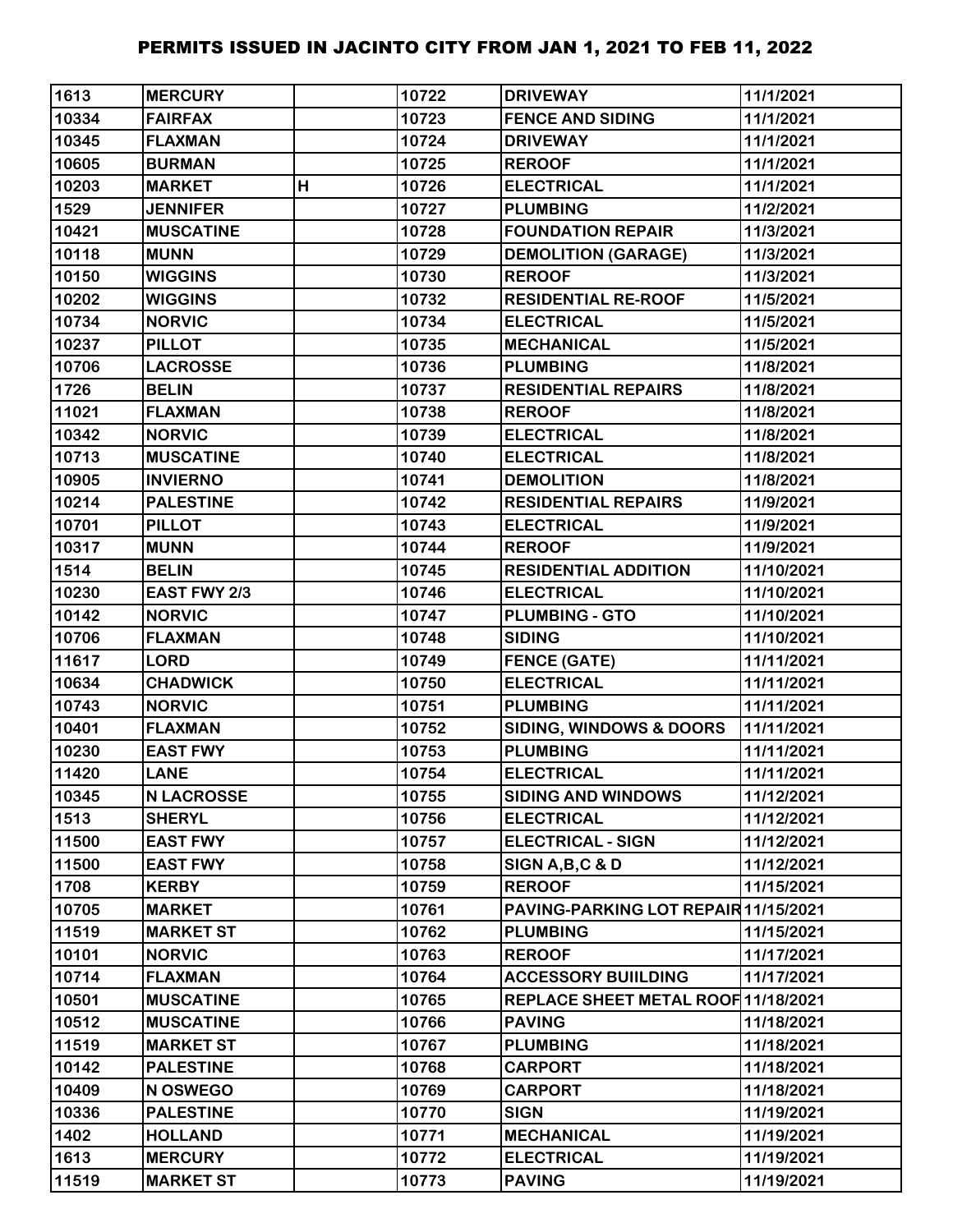| 10921 | <b>WIGGINS</b>   | 10774 | <b>PLUMBING</b>                                    | 11/19/2021 |
|-------|------------------|-------|----------------------------------------------------|------------|
| 10429 | <b>PALESTINE</b> | 10775 | <b>PAVING</b>                                      | 11/19/2021 |
| 11501 | <b>TILIA</b>     | 10776 | <b>RESIDENTIAL ADDITION &amp; REPAIR11/22/2021</b> |            |
| 11450 | <b>EAST FWY</b>  | 10777 | NEW LED DIGITAL BILLBOARD 11/22/2021               |            |
| 10832 | <b>LANE</b>      | 10778 | <b>PLUMBING</b>                                    | 11/22/2021 |
| 1625  | <b>JENNIFER</b>  | 10779 | <b>PLUMBING</b>                                    | 11/22/2021 |
| 10518 | <b>FLAXMAN</b>   | 10780 | <b>REROOF</b>                                      | 11/22/2021 |
| 1211  | <b>MERCURY</b>   | 10781 | <b>REPAIR SHED</b>                                 | 11/22/2021 |
| 1317  | <b>JENNIFER</b>  | 10782 | <b>REPLACE SIDING</b>                              | 11/22/2021 |
| 10230 | <b>EAST FWY</b>  | 10783 | <b>DEMOLITION</b>                                  | 11/23/2021 |
| 10525 | <b>BURMAN</b>    | 10784 | <b>MECHANICAL</b>                                  | 11/23/2021 |
| 10525 | <b>BURMAN</b>    | 10785 | <b>ELECTRICAL</b>                                  | 11/24/2021 |
| 11216 | <b>MUNN</b>      | 10786 | <b>PLUMBING</b>                                    | 11/24/2021 |
| 10230 | <b>EAST FWY</b>  | 10787 | NEW COMMERCIAL - BUILDING11/24/2021                |            |
| 10909 | <b>MUSCATINE</b> | 10788 | <b>RESIDENTIAL RE-ROOF</b>                         | 11/24/2021 |
| 10810 | <b>BURMAN</b>    | 10789 | <b>PAVING</b>                                      | 11/29/2021 |
| 10101 | <b>FLAXMAN</b>   | 10790 | <b>PLUMBING</b>                                    | 11/29/2021 |
| 11020 | <b>MUNN</b>      | 10791 | <b>CARPORT</b>                                     | 11/29/2021 |
| 10214 | <b>PALESTINE</b> | 10792 | <b>PLUMBING</b>                                    | 11/30/2021 |
| 11216 | <b>MUNN</b>      | 10793 | <b>PLUMBING</b>                                    | 12/1/2021  |
| 1506  | <b>CHESTON</b>   | 10794 | <b>ACCESSORY BUILDING</b>                          | 12/1/2021  |
| 10233 | <b>MUNN</b>      | 10795 | <b>ACCESSORY BUILDING</b>                          | 12/2/2021  |
| 10934 | <b>EAST FWY</b>  | 10796 | <b>SIGN</b>                                        | 12/3/2021  |
| 10934 | <b>EAST FWY</b>  | 10797 | <b>ELECTRICAL</b>                                  | 12/3/2021  |
| 10934 | <b>VERANO</b>    | 10798 | <b>DEMOLITION</b>                                  | 12/6/2021  |
| 10214 | <b>PALESTINE</b> | 10799 | <b>ELECTRICAL</b>                                  | 12/6/2021  |
| 11016 | <b>MUNN</b>      | 10800 | <b>RESIDENTIAL REPAIRS &amp; LEV</b>               | 12/6/2021  |
| 1301  | <b>JENNIFER</b>  | 10801 | <b>REROOF</b>                                      | 12/7/2021  |
| 1402  | <b>HOLLAND</b>   | 10802 | <b>FENCE-IRON BAR</b>                              | 12/7/2021  |
| 10826 | <b>MUSCATINE</b> | 10803 | <b>REPLACE STUCCO SIDING</b>                       | 12/8/2021  |
| 10509 | <b>MUNN</b>      | 10804 | ACCESSORY BUILDING (SHED) 12/8/2021                |            |
| 10802 | <b>MUSCATINE</b> | 10805 | <b>FENCE-IRON BAR</b>                              | 12/9/2021  |
| 1734  | <b>BELIN</b>     | 10806 | <b>FENCE</b>                                       | 12/9/2021  |
| 10230 | <b>EAST FWY</b>  | 10807 | UNDERGROUND STORAGE TANK 12/9/2021                 |            |
| 1705  | <b>CASPERSON</b> | 10808 | <b>REROOF</b>                                      | 12/9/2021  |
| 10909 | <b>MUSCATINE</b> | 10809 | <b>DRIVEWAY</b>                                    | 12/9/2021  |
| 10921 | <b>WIGGINS</b>   | 10810 | <b>MECHANICAL</b>                                  | 12/13/2021 |
| 10729 | <b>PILLOT</b>    | 10811 | <b>ELECTRICAL</b>                                  | 12/13/2021 |
| 935   | <b>MERCURY</b>   | 10812 | <b>ELECTRICAL</b>                                  | 12/14/2021 |
| 10921 | <b>WIGGINS</b>   | 10813 | <b>PLUMBING</b>                                    | 12/14/2021 |
| 10325 | <b>MARKET C</b>  | 10814 | <b>MECHANICAL</b>                                  | 12/14/2021 |
| 10821 | <b>MUSCATINE</b> | 10815 | <b>PLUMBING</b>                                    | 12/14/2021 |
| 10114 | <b>PALESTINE</b> | 10816 | <b>ELECTRICAL</b>                                  | 12/14/2021 |
| 10921 | <b>WIGGINS</b>   | 10817 | <b>ELECTRICAL</b>                                  | 12/15/2021 |
| 10729 | <b>PILLOT</b>    | 10818 | <b>REPLACE WINDOW,</b>                             | 12/15/2021 |
| 10237 | <b>PILLOT</b>    | 10819 | <b>DRIVEWAY AND PA</b>                             | 12/15/2021 |
| 10633 | <b>FLAXMAN</b>   | 10820 | <b>NEW RESIDENTIAL HOUSE</b>                       | 12/15/2021 |
| 10502 | <b>PALESTINE</b> | 10821 | <b>FENCE</b>                                       | 12/15/2021 |
| 1405  | <b>HOLLAND</b>   | 10822 | <b>FIRE PROTECTION</b>                             | 12/16/2021 |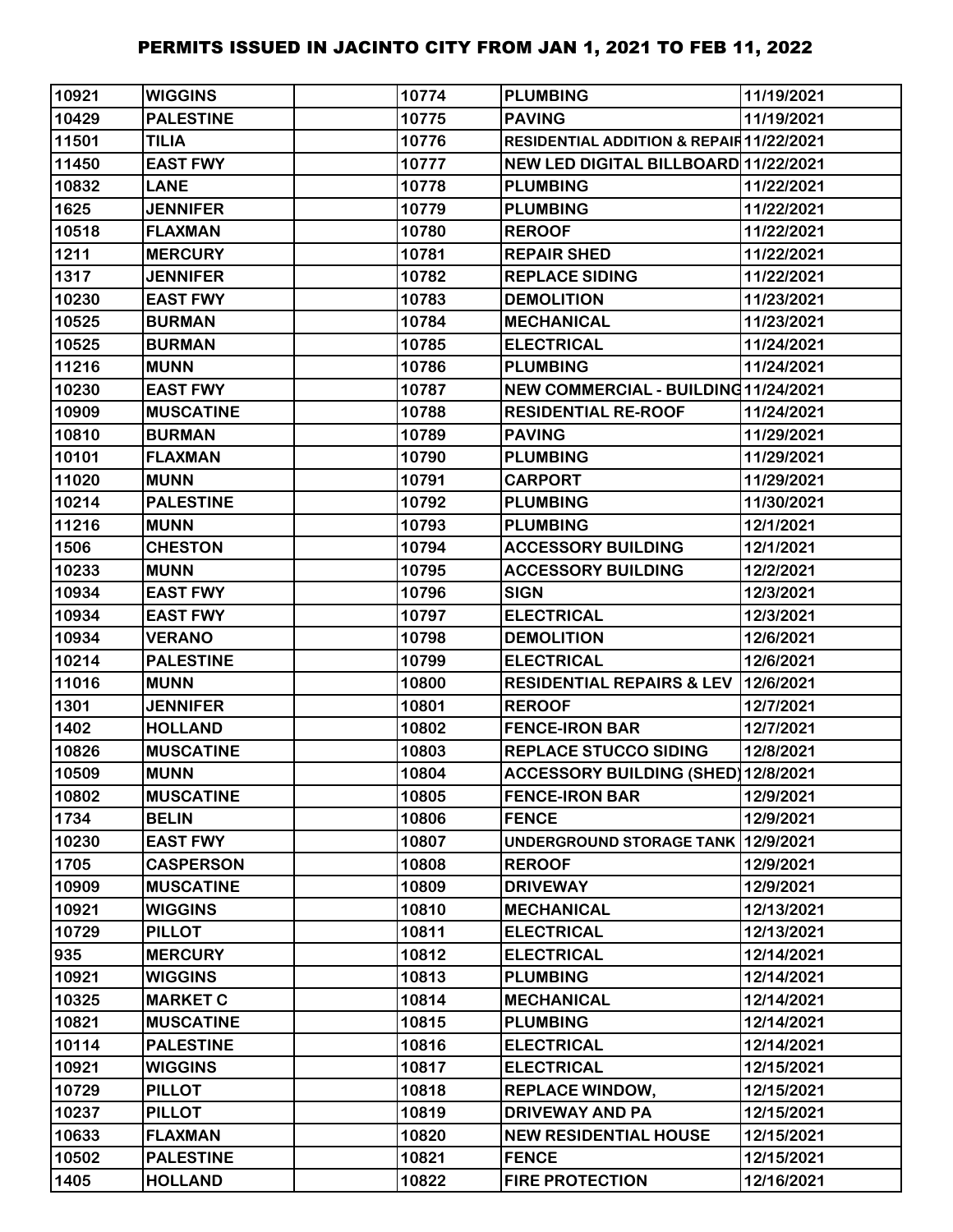| 10114 | <b>PALESTINE</b>  | 10823 | <b>MECHANICAL</b>                   | 12/16/2021 |
|-------|-------------------|-------|-------------------------------------|------------|
| 10138 | <b>PILLOT</b>     | 10824 | <b>ACCESSORY BUILDING</b>           | 12/16/2021 |
| 10317 | <b>MUNN</b>       | 10825 | REPLACE WINDOWS & PAVING 12/20/2021 |            |
| 10434 | <b>PILLOT</b>     | 10826 | <b>NEW MAIL BOX</b>                 | 12/21/2021 |
| 10142 | <b>NORVIC</b>     | 10827 | <b>FOUNDATION REPAIR</b>            | 12/22/2021 |
| 11509 | <b>FLAXMAN</b>    | 10828 | <b>RESIDENTIAL REMODEL</b>          | 12/22/2021 |
| 1430  | <b>HORATIO</b>    | 10829 | <b>PLUMBING</b>                     | 12/27/2021 |
| 10122 | <b>WIGGINS</b>    | 10830 | <b>REPLACE SIDING</b>               | 12/28/2021 |
| 10608 | <b>OSWEGO</b>     | 10831 | <b>DRIVEWAY</b>                     | 12/28/2021 |
| 10230 | <b>EAST FWY</b>   | 10832 | <b>PLUMBING</b>                     | 12/28/2021 |
| 1301  | <b>JENNIFER</b>   | 10833 | <b>ACCESSORY BUILDING</b>           | 12/28/2021 |
| 1713  | <b>HOLLAND</b>    | 10834 | <b>ACCESSORY BLDG- (C</b>           | 12/29/2021 |
| 10317 | <b>WIGGINS</b>    | 10835 | <b>ELECTRICAL</b>                   | 12/29/2021 |
| 10912 | <b>EAST FWY</b>   | 10836 | <b>COMMERCIAL REMODEL</b>           | 12/29/2021 |
| 10101 | <b>PILLOT</b>     | 10837 | <b>ELECTRICAL</b>                   | 12/29/2021 |
| 10410 | N OSWEGO          | 10838 | <b>CARPORT-METAL/GALV</b>           | 12/30/2021 |
| 10230 | <b>EAST FWY</b>   | 10839 | <b>ELECTRICAL</b>                   | 1/3/2022   |
| 10137 | <b>RUMAR</b>      | 10840 | PAVING(ON PREMISES SIDEWALK         | 1/3/2022   |
| 11509 | <b>FLAXMAN</b>    | 10841 | <b>PLUMBING</b>                     | 1/3/2022   |
| 10101 | <b>PILLOT</b>     | 10842 | <b>MECHANICAL</b>                   | 1/3/2022   |
| 10429 | <b>WIGGINS</b>    | 10843 | <b>ELECTRICAL</b>                   | 1/4/2022   |
| 1529  | <b>JENNIFER</b>   | 10844 | <b>PAVING</b>                       | 1/4/2022   |
| 10714 | <b>FLAXMAN</b>    | 10845 | <b>PAVING</b>                       | 1/5/2022   |
| 10214 | <b>PALESTINE</b>  | 10846 | <b>PLUMBING</b>                     | 1/5/2022   |
| 10608 | <b>OSWEGO</b>     | 10847 | <b>RESIDENTIAL-REMODEL(S</b>        | 1/5/2022   |
| 10608 | <b>OSWEGO</b>     | 10848 | <b>ELECTRICAL FOR SOLAR</b>         | 1/5/2022   |
| 10906 | <b>FLAXMAN</b>    | 10849 | RES.-REM(FOUNDATION-FUTURE          | 1/5/2022   |
| 1423  | KERBEY 1/2        | 10850 | <b>ELECTRICAL</b>                   | 1/5/2022   |
| 10809 | <b>MUSCATINE</b>  | 10851 | <b>DRIVEWAY</b>                     | 1/5/2022   |
| 10305 | <b>FLAXMAN</b>    | 10852 | <b>FENCE</b>                        | 1/5/2022   |
| 10142 | <b>NORVIC</b>     | 10853 | <b>RESIDENTIAL REPAIRS</b>          | 1/5/2022   |
| 10814 | <b>LACROSSE</b>   | 10854 | <b>RESIDENTIAL - REMODEL</b>        | 1/6/2022   |
| 1402  | <b>HOLLAND</b>    | 10855 | <b>NEW COMMERCIAL - BUILDING R</b>  | 1/10/2022  |
| 1421  | <b>SERPENTINE</b> | 10856 | RES.REP.(RELEVEL A FLOOR/NE         | 1/11/2022  |
| 10717 | <b>PILLOT</b>     | 10857 | RES.REPAIRS(SIDING&WINDOWS)         | 1/11/2022  |
| 11519 | <b>MARKET ST</b>  | 10858 | FIRE PROTECTION(FIRE ALARM)         | 1/11/2022  |
| 11505 | <b>SEAGRAM</b>    | 10859 | <b>RESIDENTIAL - REMODEL</b>        | 1/11/2022  |
| 11509 | <b>FLAXMAN</b>    | 10860 | <b>ELECTRICAL</b>                   | 1/11/2022  |
| 10912 | <b>EAST FWY</b>   | 10861 | <b>PLUMBING</b>                     | 1/11/2022  |
| 1501  | <b>JENNIFER</b>   | 10862 | <b>ELECTRICAL</b>                   | 1/12/2022  |
| 10230 | <b>EAST FWY</b>   | 10863 | <b>MECHANICAL</b>                   | 1/12/2022  |
| 10230 | <b>EAST FWY</b>   | 10864 | <b>REFRIGERATION</b>                | 1/12/2022  |
| 10521 | <b>FAIRFAX</b>    | 10865 | <b>ELECTRICAL</b>                   | 1/13/2022  |
| 10324 | <b>PALESTINE</b>  | 10866 | <b>SIGN</b>                         | 1/14/2022  |
| 10101 | <b>PILLOT</b>     | 10867 | <b>PLUMBING</b>                     | 1/14/2022  |
| 10417 | <b>FLAXMAN</b>    | 10868 | <b>RESIDENTIAL REPAIRS</b>          | 1/14/2022  |
| 10912 | <b>EAST FWY</b>   | 10869 | <b>ELECTRICAL</b>                   | 1/18/2022  |
| 11509 | <b>FLAXMAN</b>    | 10870 | <b>MECHANICAL</b>                   | 1/18/2022  |
| 10714 | <b>PILLOT</b>     | 10871 | <b>ELECTRICAL</b>                   | 1/19/2022  |